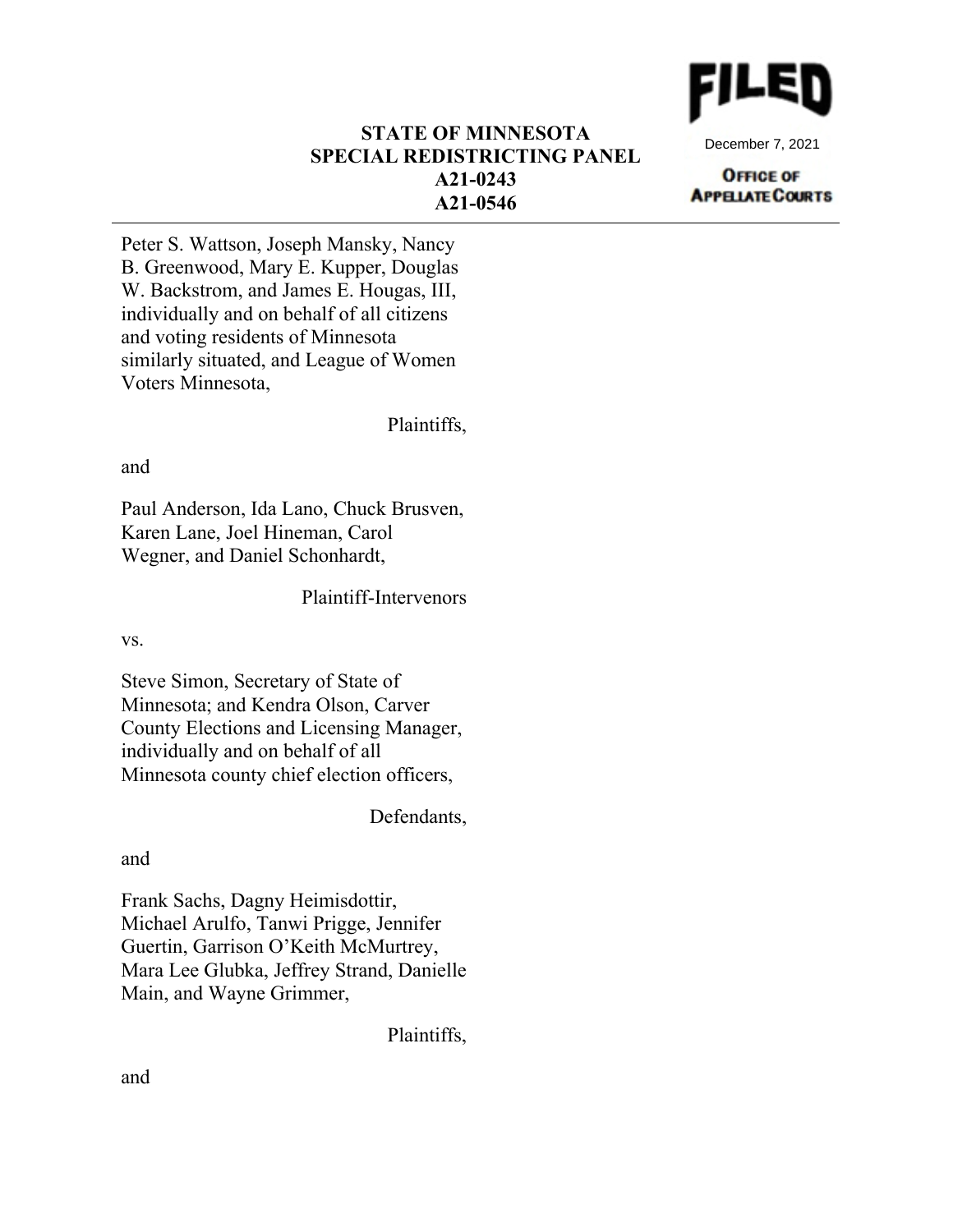Dr. Bruce Corrie, Shelly Diaz, Alberder Gillespie, Xiongpao Lee, Abdirazak Mahboub, Aida Simon, Beatriz Winters, Common Cause, OneMinnesota.org, and Voices for Racial Justice,

Plaintiff-Intervenors,

vs.

Steve Simon, Secretary of State of Minnesota,

Defendant.

# **SACHS PLAINTIFFS' MEMORANDUM IN SUPPORT OF MOTION TO ADOPT PROPOSED LEGISLATIVE REDISTRICTING PLAN**

Pursuant to the scheduling order issued by the Special Redistricting Panel (the "Panel") on October 26, 2021, Plaintiffs Frank Sachs, Dagny Heimisdottir, Michael Arulfo, Tanwi Prigge, Jennifer Guertin, Garrison O'Keith McMurtrey, Mara Lee Glubka, Jeffrey Strand, Danielle Main, and Wayne Grimmer (the "Sachs Plaintiffs") hereby submit this memorandum in support of their motion to adopt their proposed legislative redistricting plan (the "Sachs legislative plan").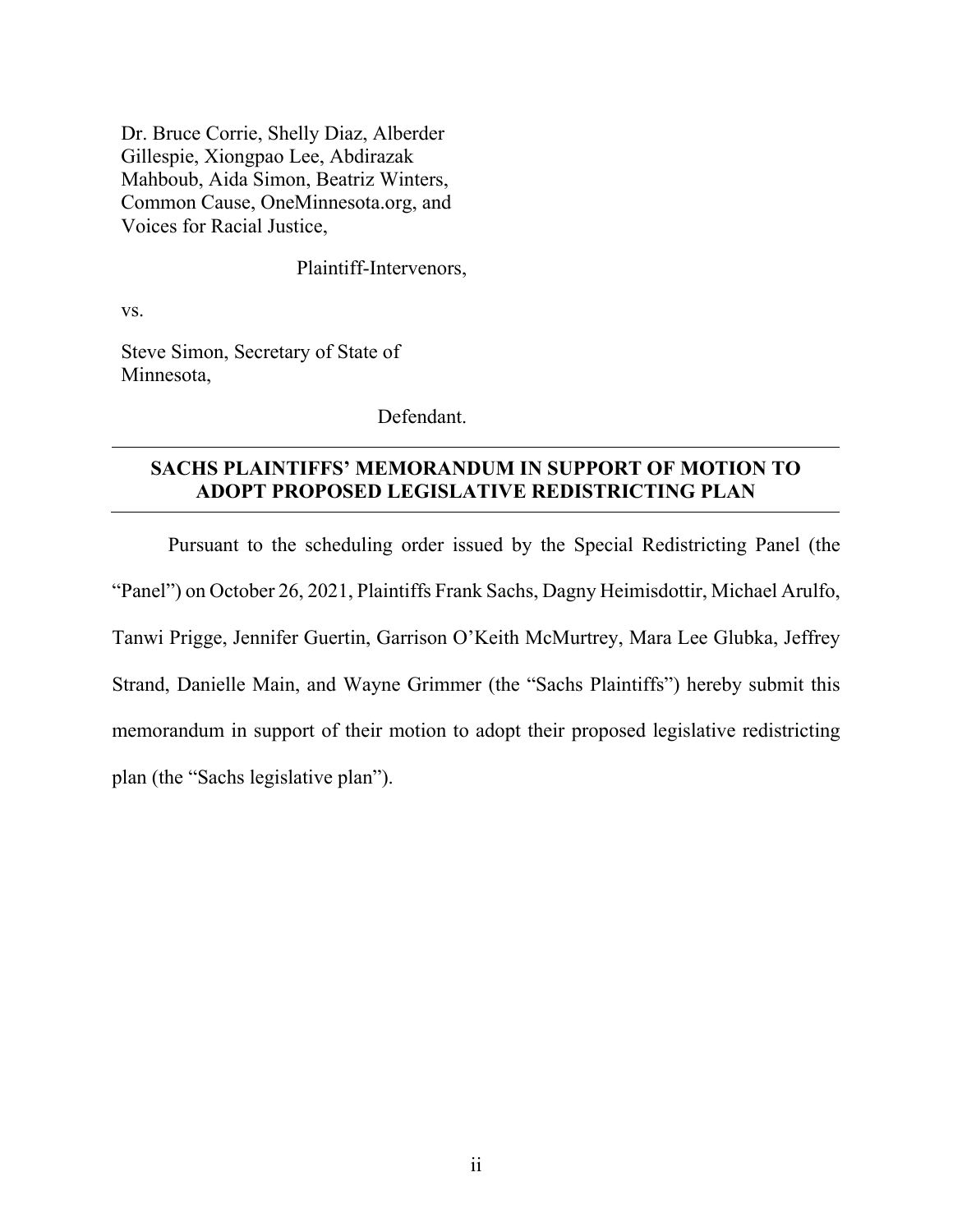| Ι.              |
|-----------------|
| A.              |
| <b>B.</b>       |
| II.             |
| III.            |
| IV.             |
| V.              |
| A.              |
| <b>B.</b>       |
| $\mathcal{C}$ . |
| 1.              |
| 2.              |
| VI.             |
| VII.            |
| VIII.           |
|                 |

# **TABLE OF CONTENTS**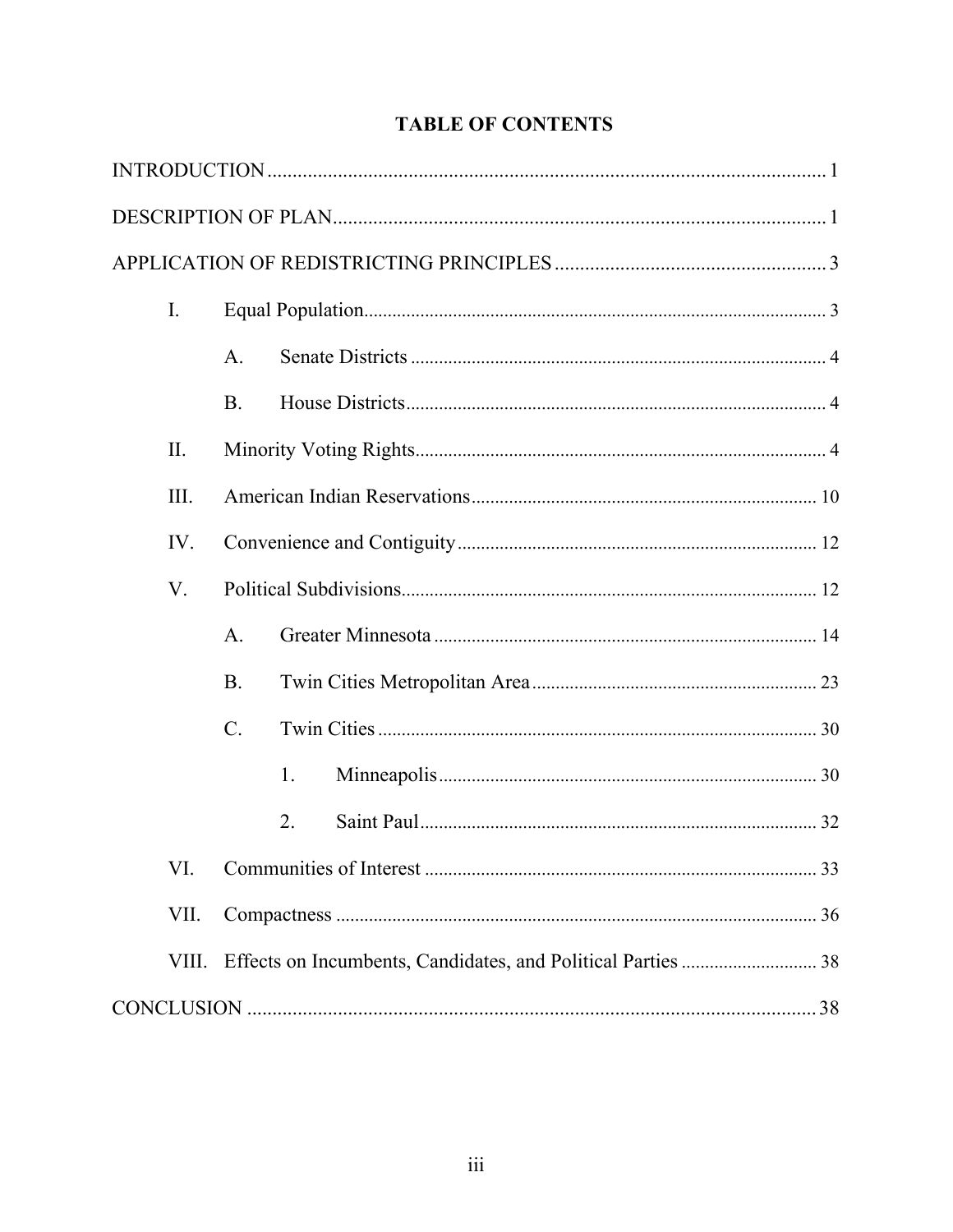#### **INTRODUCTION**

Ten years ago, the special redistricting panel (the "*Hippert* panel") drew a map that fairly divided Minnesota into 67 senate and 134 house districts that reflected both the changing demographics of the state and traditional redistricting principles. With the current map as a baseline, the Sachs Plaintiffs have drawn new districts that take into account the shifts in population and even greater shifts in demographics that have occurred over the past decade, in order to ensure fair and effective representation for all Minnesotans while also satisfying the Panel's redistricting principles.

After providing a brief overview of the Sachs legislative plan and the considerations underlying it, the Sachs Plaintiffs describe below how their proposed map satisfies the redistricting principles adopted by the Panel. *See generally* Order Stating Preliminary Conclusions, Redistricting Principles, & Requirements for Plan Submissions ("Order") (Nov. 18, 2021).

### **DESCRIPTION OF PLAN**

The Sachs legislative plan satisfies the redistricting principles laid out by the Panel. Each district maintains less than a 1 percent population deviation; protects minority voting rights; consists of contiguous, convenient territory; preserves American Indian reservations; maintains other political subdivisions where possible; and protects communities of interest. In so doing, the Sachs legislative plan is guided by two fundamental considerations.

First, consistent with the current map, the Sachs legislative plan recognizes the distinct interests of urban versus rural communities. This consideration guides district lines

1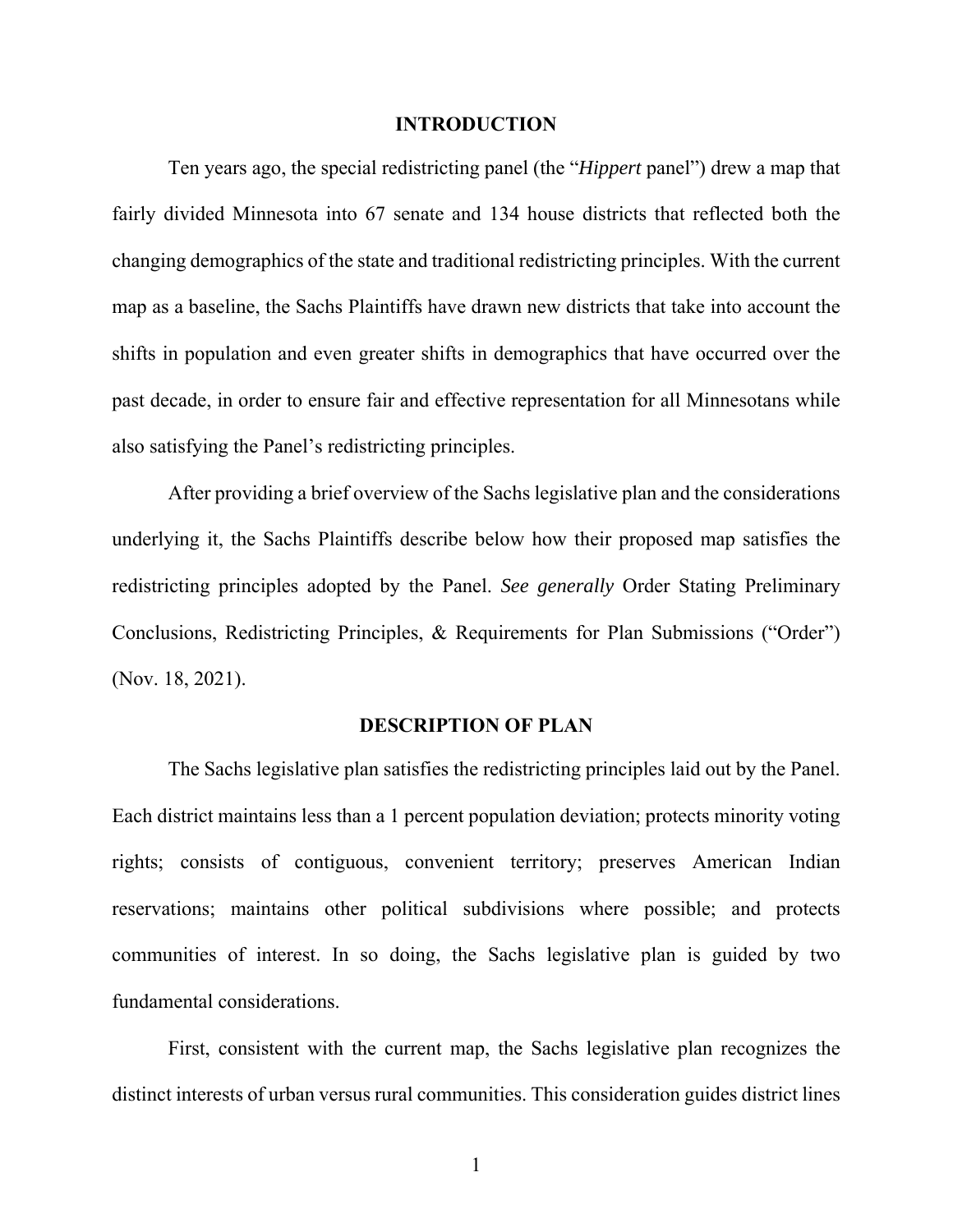not only in the Twin Cities metropolitan area, but also around the population hubs in Greater Minnesota like Duluth, Moorhead, St. Cloud, Mankato, and Rochester. In these areas, rather than drawing districts that combine population centers with rural surrounding areas, districts are drawn to ensure that urban residents have representation separate from rural residents. These types of divisions were requested by residents across Minnesota, as discussed further below.

Second, the Sachs legislative plan was carefully crafted to recognize the continued demographic shifts in Minnesota. Over the past ten years, growth across the state has been driven almost entirely by minority communities; indeed, the white population has decreased while the Black, Asian, and Latinx populations have each grown by approximately 40 percent. Following the Hippert panel's legislative redistricting, minority representation increased in the Legislature: a decade ago, there were no American Indian or Asian members of Legislature, but now at least two American Indian and six Hmong members are serving in Saint Paul. But in total, only 25 members—12 percent—of the Legislature identify as members of minority groups, while the minority population of the state is now almost 25 percent. Accordingly, the Sachs legislative plan seeks to redress these imbalances by creating twelve majority-minority house and senate districts, and 53 districts, or about 25 percent of the total, where minority populations constitute at least 30 percent of the total population and thereby have the opportunity to influence the political process and ensure that their voices are heard.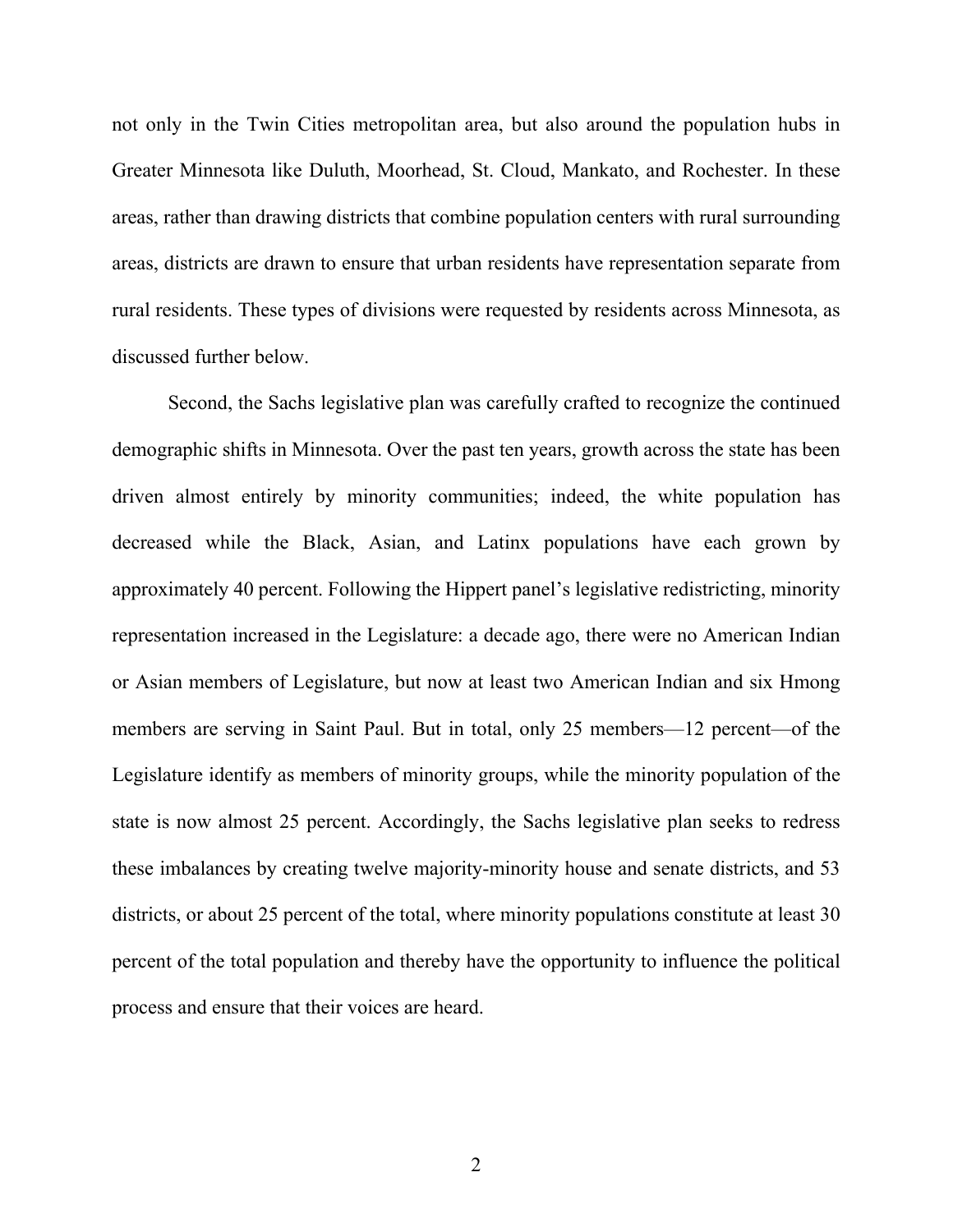Ultimately, the Sachs legislative plan complies with all of the principles adopted by

the Panel to guide redistricting during the present cycle. The Sachs Plaintiffs respectfully

request that the Panel adopt their new map for the Senate and House.

# **APPLICATION OF REDISTRICTING PRINCIPLES**

The Sachs legislative plan complies with each of the eight legislative-focused

principles adopted by the Panel. *See* Order 5–8.1

### **I. Equal Population**

 $\overline{a}$ 

State legislative districts must also adhere to the concept of population-based representation. *Reynolds v. Sims*, 377 U.S. 533, 568 (1964); *see* U.S. Const. amend. XIV. Some deviation from perfect equality is permissible to accommodate a state's clearly identified, legitimate policy objectives. *Reynolds*, 377 U.S. at 579. But a court performing the task of redistricting is held to a high standard of population equality. *Connor v. Finch*, 431 U.S. 407, 414 (1977). Accordingly, the goal is de minimis deviation from the ideal district population. *Id.* The population of a legislative district must not deviate by more than two percent from the population of the ideal district. *Hippert* [*v. Ritchie*], No. A11-0152 (Minn. Special Redistricting Panel Nov. 4, 2011) (Order Stating Redistricting Principles and Requirements for Plan Submissions); *Zachman*[ *v. Kiffmeyer*], No. C0-01-160 (Minn. Special Redistricting Panel Dec. 11, 2001) (Order Stating Redistricting Principles and Requirements for Plan Submissions). This is a maximum deviation, not a level under which all population deviations will be presumed acceptable.

<sup>&</sup>lt;sup>1</sup> The Sachs legislative plan also reflects the Panel's preliminary requirements: it was prepared using the 2020 Census Redistricting Data (Public Law 94-171) Summary File for Minnesota and Maptitude for Redistricting, contains "a single senator for each state senate district<sup>[]</sup> and a single representative for each state house district," and is numbered in the manner prescribed by the Panel. Order 2–5.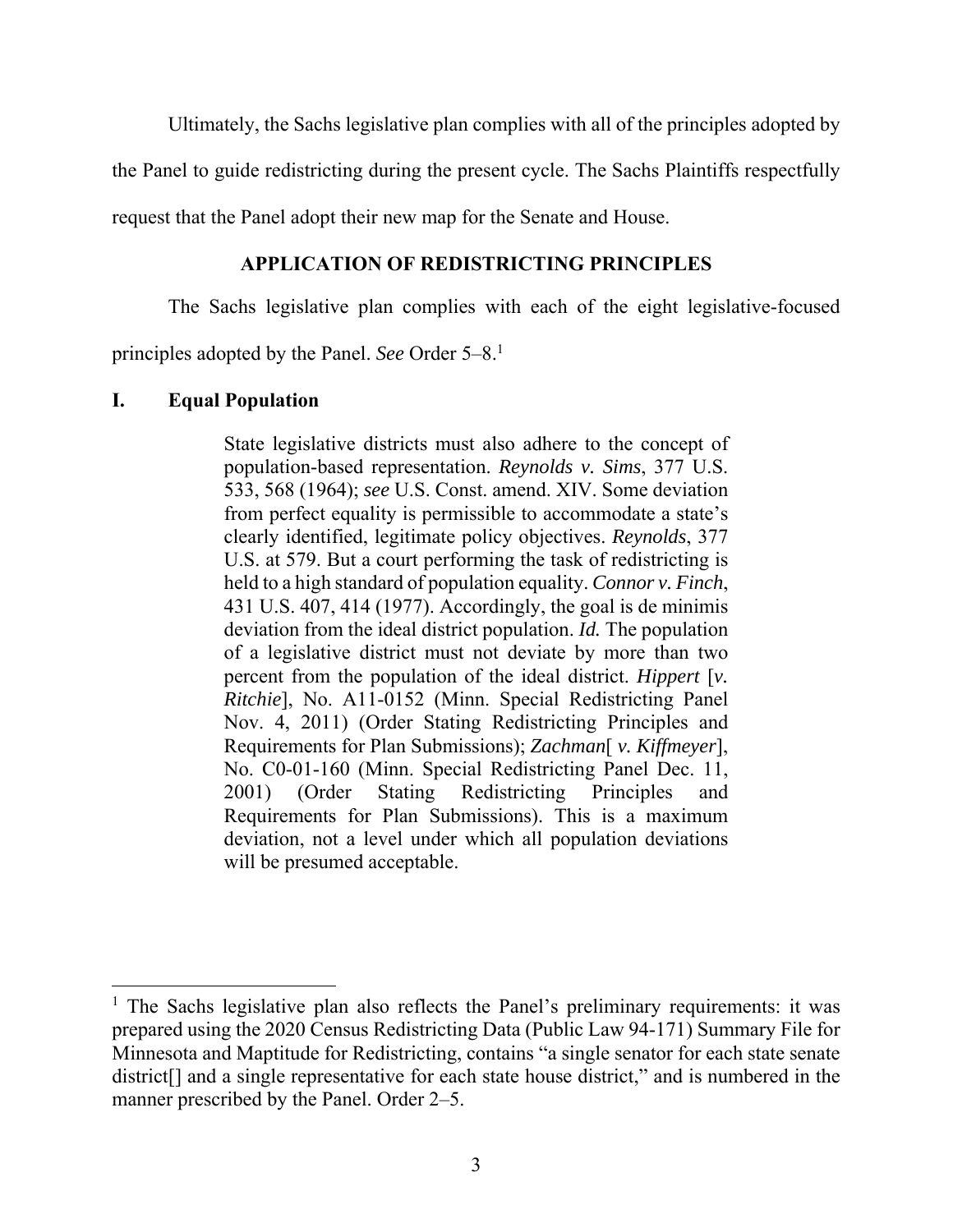The Sachs legislative plan satisfies this principle. *See* Population Summary Report (Senate); Population Summary Report (House). "The total resident population of the State of Minnesota after the 2020 Census is 5,706,494 people." Order 4. Minnesota has 67 senate districts and 134 house districts. Therefore, the ideal population of a senate district is 85,172 persons and the ideal population of a house district is 42,586 persons. *See id.*

### **A. Senate Districts**

All senate districts in the Sachs legislative plan have deviations of less than 1 percent from the ideal population. The relative mean deviation is 0.42 percent. The least-populated senate district, Senate District 65, has a deviation of –0.97 percent (828 persons). The mostpopulated senate district, Senate District 60, has a deviation of +0.98 percent (832 persons). Only 16 districts exceed a 0.6 percent deviation.

### **B. House Districts**

All house districts in the Sachs legislative plan also have deviations of less than 1 percent from the ideal population. The relative mean deviation is 0.56 percent. The leastpopulated house district, House District 65B, has a deviation of –0.99 percent (422 persons). The most-populated house district, House District 63B, has a deviation of +0.99 percent (422 persons).

### **II. Minority Voting Rights**

Districts must not be drawn with either the purpose or effect of denying or abridging the voting rights of any United States citizen on account of race, ethnicity, or membership in a language minority group. U.S. Const. amends. XIV, XV; Voting Rights Act of 1965, 52 U.S.C. § 1030l(a) (2018). Districts shall be drawn to protect the equal opportunity of racial, ethnic, and language minorities to participate in the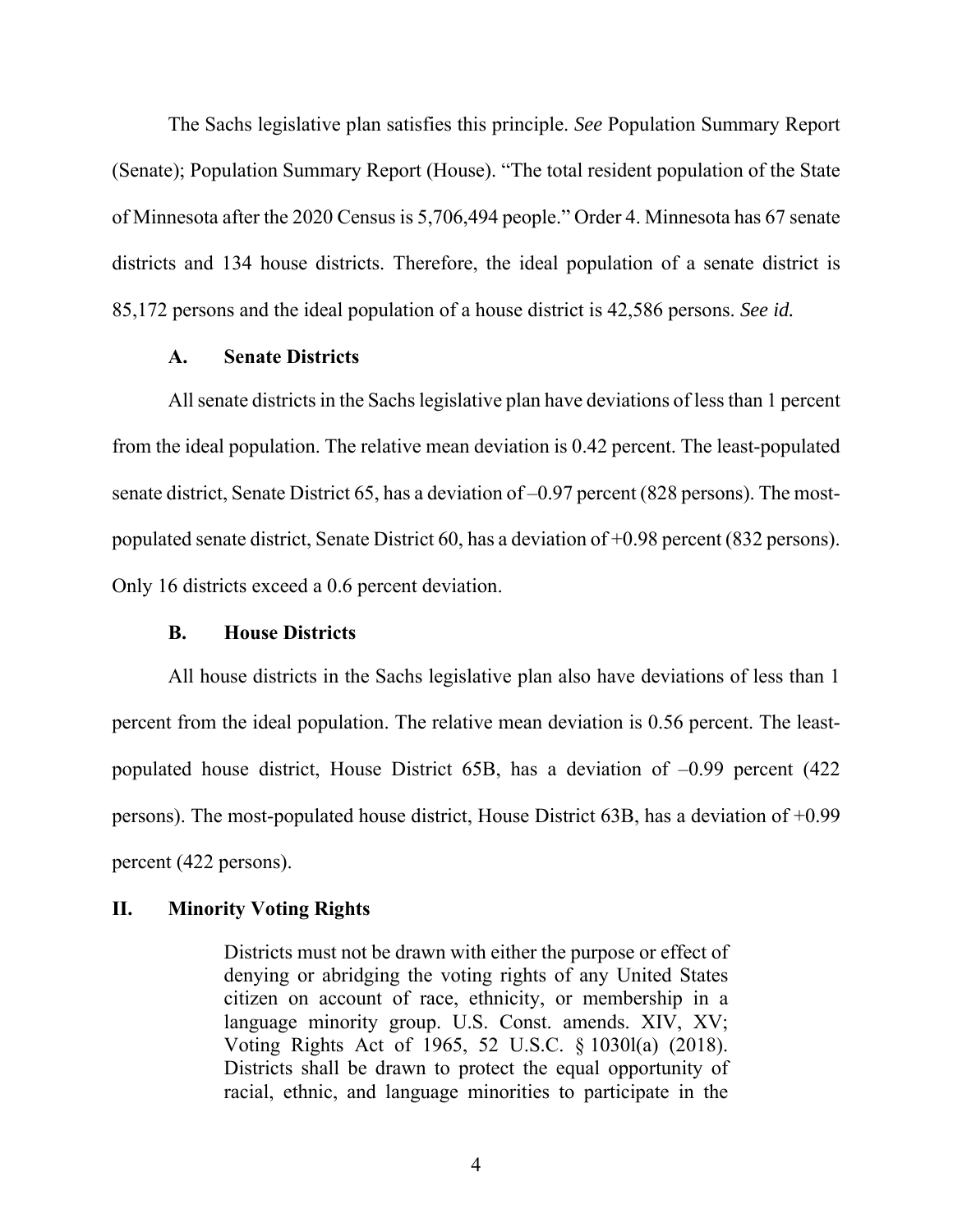political process and elect candidates of their choice, whether alone or in alliance with others. 52 U.S.C. § 1030l(b) (2018).

The Sachs legislative plan satisfies this principle. *See* Minority Voting Age Population Report (Senate); Minority Voting Age Population Report (House); District Statistics Report (Senate); District Statistics Report (House). It was not drawn with either the purpose or effect of denying or abridging minority voting rights and otherwise complies with the Fourteenth and Fifteenth Amendments to the U.S. Constitution and the Voting Rights Act of 1965.

Minnesota's demographics have continued to change dramatically over the past decade. Indeed, the state's white population decreased over the past ten years, while its minority populations have increased. *See, e.g.*, Written Public Comments in A21-0243 ("Written Comments") 234–38 (testimony of S. Sen).2 Yet Minnesota's minority communities are still underrepresented in the Legislature in relation to their populations. According to the 2020 Census, Minnesota has a minority population of 23.7 percent. *See Hispanic or Latino, and Not Hispanic or Latino by Race*, U.S. Census Bureau, https:// data.census.gov/cedsci/table?g=0400000US27\_0USfalse&tid=DECENNIALPL2020.P2 (last visited Dec. 7, 2021). $3$ 

 $\overline{a}$ 

 $2$  For citations to the written comments submitted to the Panel, the Sachs Plaintiffs employ the page numbering of the 247-page PDF file, rather than individual comments' internal paginations.

<sup>&</sup>lt;sup>3</sup> This data was generated by searching for the table "Hispanic or Latino, and Not Hispanic or Latino by Race," and filtering for Minnesota. The table includes demographic information from both the 2020 and 2010 Public Law 94-171 data.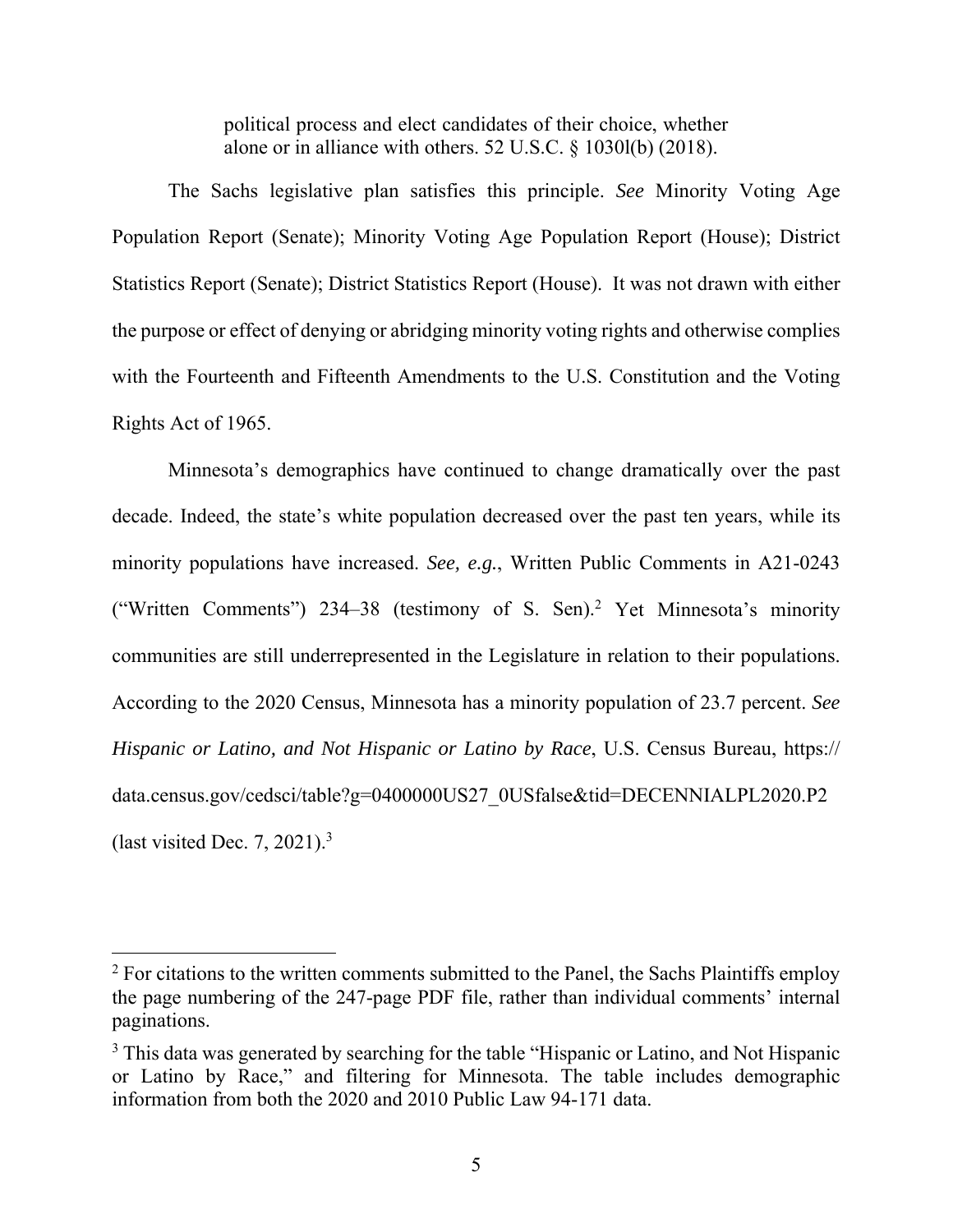| Race                                                          | 2020<br><b>Population</b> | Percentage of<br><b>Population</b> | <b>Change from</b><br>2010 to 2020<br>(Persons) | <b>Change from</b><br>2010 to 2020<br>(Percentage) |
|---------------------------------------------------------------|---------------------------|------------------------------------|-------------------------------------------------|----------------------------------------------------|
| Total                                                         | 5,706,494                 | 100%                               | $+402,569$                                      | $+7.6%$                                            |
| White Alone                                                   | 4,353,880                 | 76.3%                              | $-51,262$                                       | $-1.2\%$                                           |
| Black or African<br>American Alone                            | 392,850                   | $6.9\%$                            | $+123,709$                                      | $+46.0\%$                                          |
| American Indian<br>and Alaska Native<br>Alone                 | 57,046                    | $1.0\%$                            | $+1,625$                                        | $+2.9%$                                            |
| Asian Alone                                                   | 297,460                   | $5.2\%$                            | $+84,464$                                       | $+39.7%$                                           |
| Native Hawaiian<br>and Other Pacific<br><b>Islander Alone</b> | 2,621                     | $0.0\%$                            | $+761$                                          | $+40.9%$                                           |
| Some Other Race<br>Alone                                      | 20,963                    | $0.4\%$                            | $+15,016$                                       | $+252.5%$                                          |
| Two or More<br>Races                                          | 236,034                   | 4.1%                               | $+132,874$                                      | $+128.8%$                                          |
| Hispanic or<br>Latino (Any<br>Race)                           | 345,640                   | $6.1\%$                            | $+95,382$                                       | $+38.1%$                                           |

Currently, 19 members of the House and six members of the Senate identify as members of minority communities. *See Self-Reported Minority Legislators*, Minn. Legis. Reference Libr., https://www.lrl.mn.gov/legdb/minority?search=minority&q=all&gender=both& sess=92&body=both (last visited Dec. 7, 2021). Allowing Minnesota's minority communities to proportionally elect candidates of their choice to the Legislature would require that opportunity in 32 house and 16 senate districts.

The Sachs legislative plan attempts to redress these imbalances, to the degree possible, by preserving the core of districts that currently have minority representation and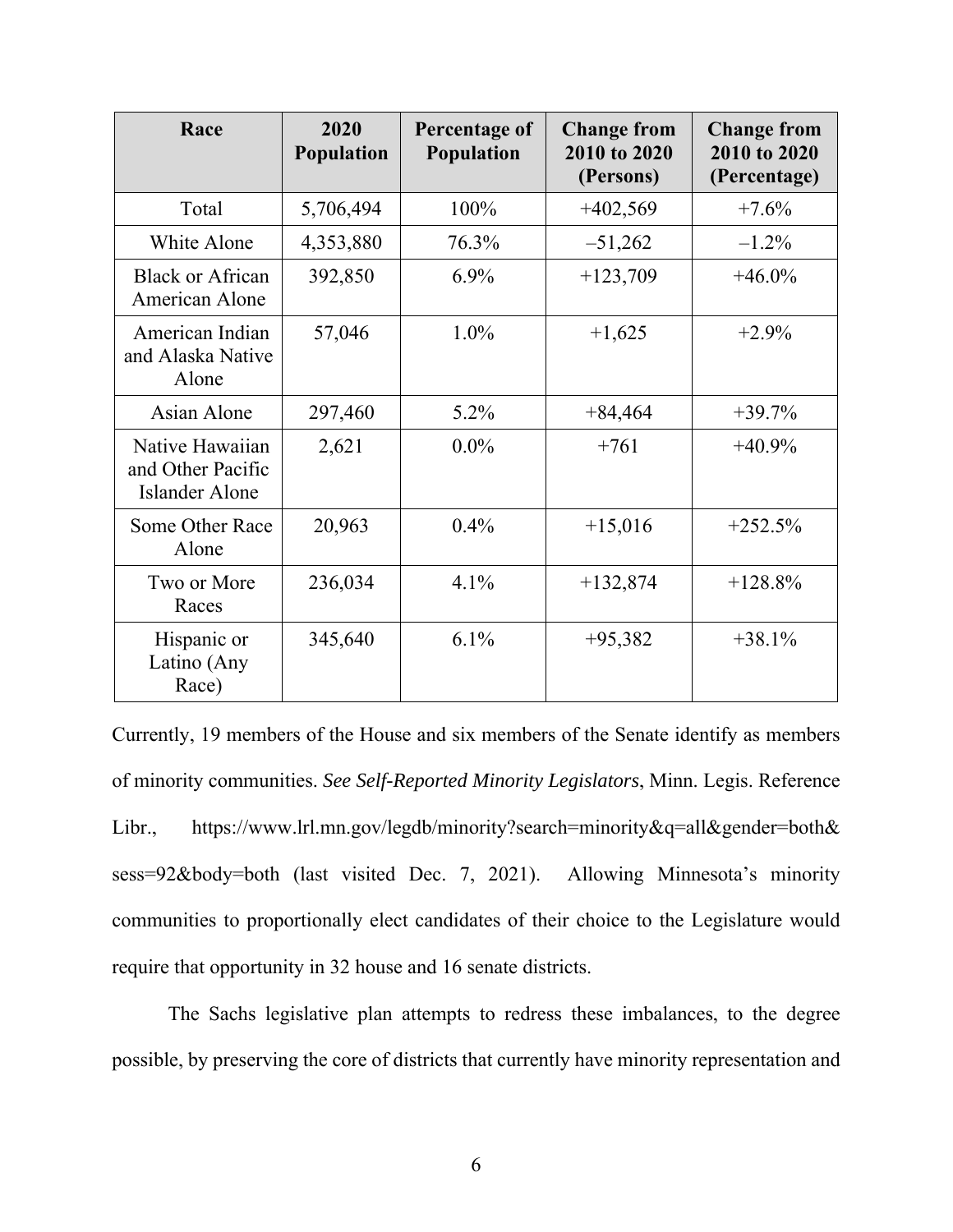ensuring that, to the extent districts must change, they give minority populations the opportunity to influence elections and elect more candidates of their choice.

Specifically, the Sachs legislative plan creates nine house districts that are majorityminority districts (House Districts 51A, 51B, 59A, 59B, 62B, 65A, 66B, 67A, and 67B) with respect to both total population and voting-age population. And to reflect the growing minority communities through the state, the Sachs legislative plan creates 15 more house districts in which minorities constitute at least 30 percent of the voting-age population and thus have sufficient population and voting strength to influence political decisions in a given district. *See Bartlett v. Strickland*, 556 U.S. 1, 13 (2009) (plurality op.). There are an additional 12 districts where minorities constitute at least 30 percent of the total population, meaning that over the next ten years, these districts will likely reach the 30 percent threshold for voting-age population as well.

| <b>House District</b> | <b>Minority</b><br><b>Population</b> | <b>Minority Voting-</b><br><b>Age Population</b> |
|-----------------------|--------------------------------------|--------------------------------------------------|
| HD 2A                 | 33.58%                               | 28.07%                                           |
| <b>HD 14B</b>         | 35.64%                               | 28.55%                                           |
| HD34B                 | 41.54%                               | 35.03%                                           |
| HD 35A                | 30.74%                               | 25.53%                                           |
| HD 37A                | 38.43%                               | 32.10%                                           |
| HD37B                 | 40.46%                               | 34.44%                                           |
| <b>HD 38B</b>         | 34.53%                               | 29.13%                                           |
| <b>HD 39B</b>         | 37.97%                               | 31.23%                                           |
| $HD$ 41B              | 37.20%                               | 30.41%                                           |
| <b>HD 44A</b>         | 31.13%                               | 26.56%                                           |
| HD 45A                | 31.35%                               | 26.70%                                           |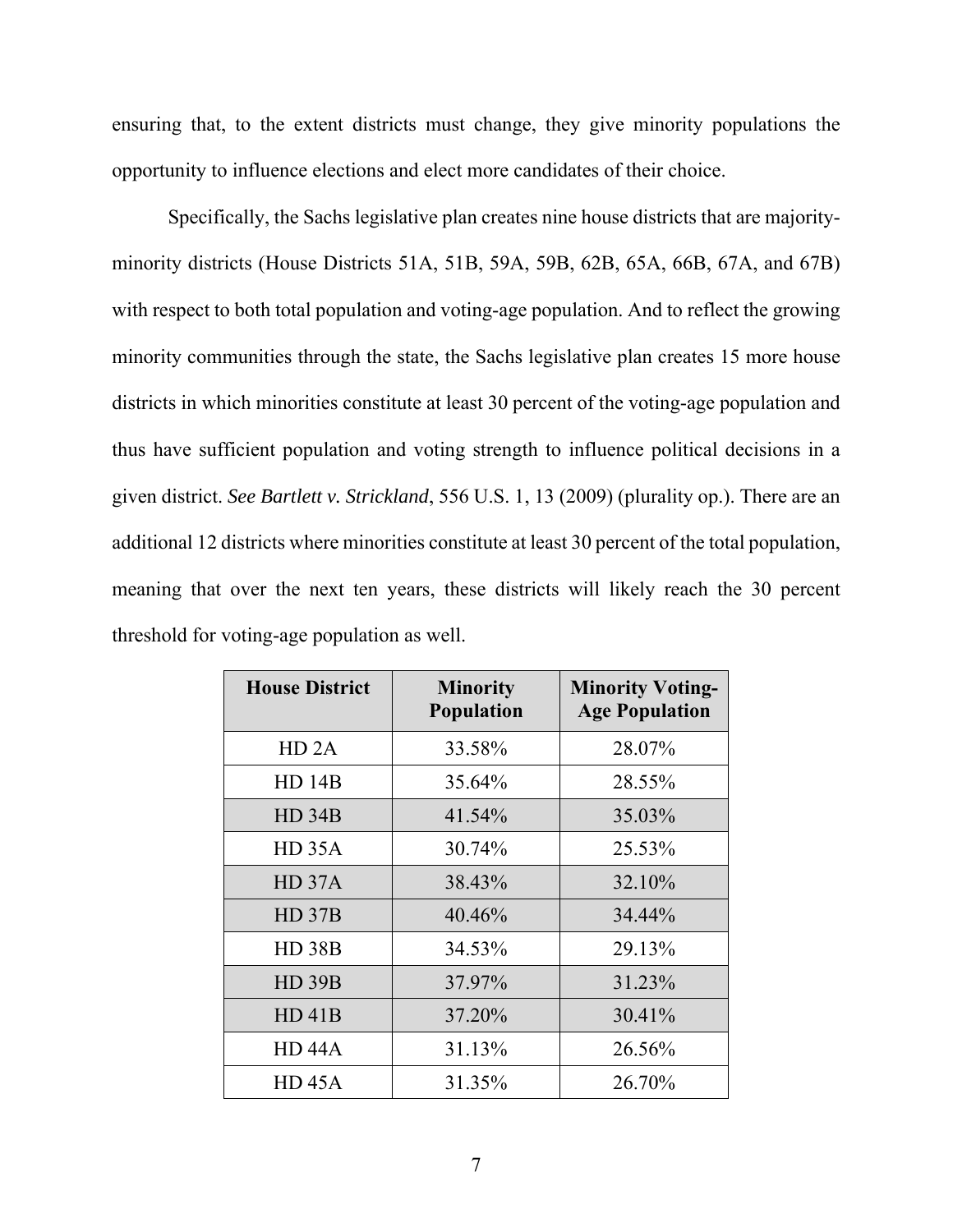| <b>House District</b> | <b>Minority</b><br>Population | <b>Minority Voting-</b><br><b>Age Population</b> |
|-----------------------|-------------------------------|--------------------------------------------------|
| <b>HD 45B</b>         | 36.18%                        | 30.15%                                           |
| <b>HD 47A</b>         | 30.71%                        | 26.43%                                           |
| <b>HD 50B</b>         | 34.52%                        | 29.73%                                           |
| HD 51A                | 67.94%                        | 60.15%                                           |
| HD 51B                | 59.22%                        | 53.87%                                           |
| <b>HD 52B</b>         | 36.07%                        | 30.97%                                           |
| <b>HD 53A</b>         | 39.74%                        | 33.50%                                           |
| <b>HD 55A</b>         | 36.91%                        | 33.26%                                           |
| <b>HD 56B</b>         | 31.40%                        | 26.64%                                           |
| <b>HD 58A</b>         | 35.95%                        | 30.38%                                           |
| <b>HD 58B</b>         | 41.52%                        | 36.00%                                           |
| <b>HD 59A</b>         | 69.26%                        | 61.68%                                           |
| <b>HD 59B</b>         | 59.54%                        | 51.99%                                           |
| HD <sub>60</sub> A    | 31.15%                        | 26.58%                                           |
| <b>HD 60B</b>         | 41.43%                        | 38.06%                                           |
| HD 62A                | 47.08%                        | 41.78%                                           |
| <b>HD 62B</b>         | 64.52%                        | 57.56%                                           |
| HD 63A                | 35.76%                        | 31.17%                                           |
| <b>HD 63B</b>         | 30.34%                        | 26.07%                                           |
| <b>HD 65A</b>         | 69.86%                        | 62.69%                                           |
| <b>HD 65B</b>         | 41.25%                        | 35.61%                                           |
| <b>HD 66A</b>         | 30.76%                        | 26.96%                                           |
| <b>HD 66B</b>         | 66.25%                        | 59.02%                                           |
| HD 67A                | 72.79%                        | 65.72%                                           |
| <b>HD 67B</b>         | 67.13%                        | 59.51%                                           |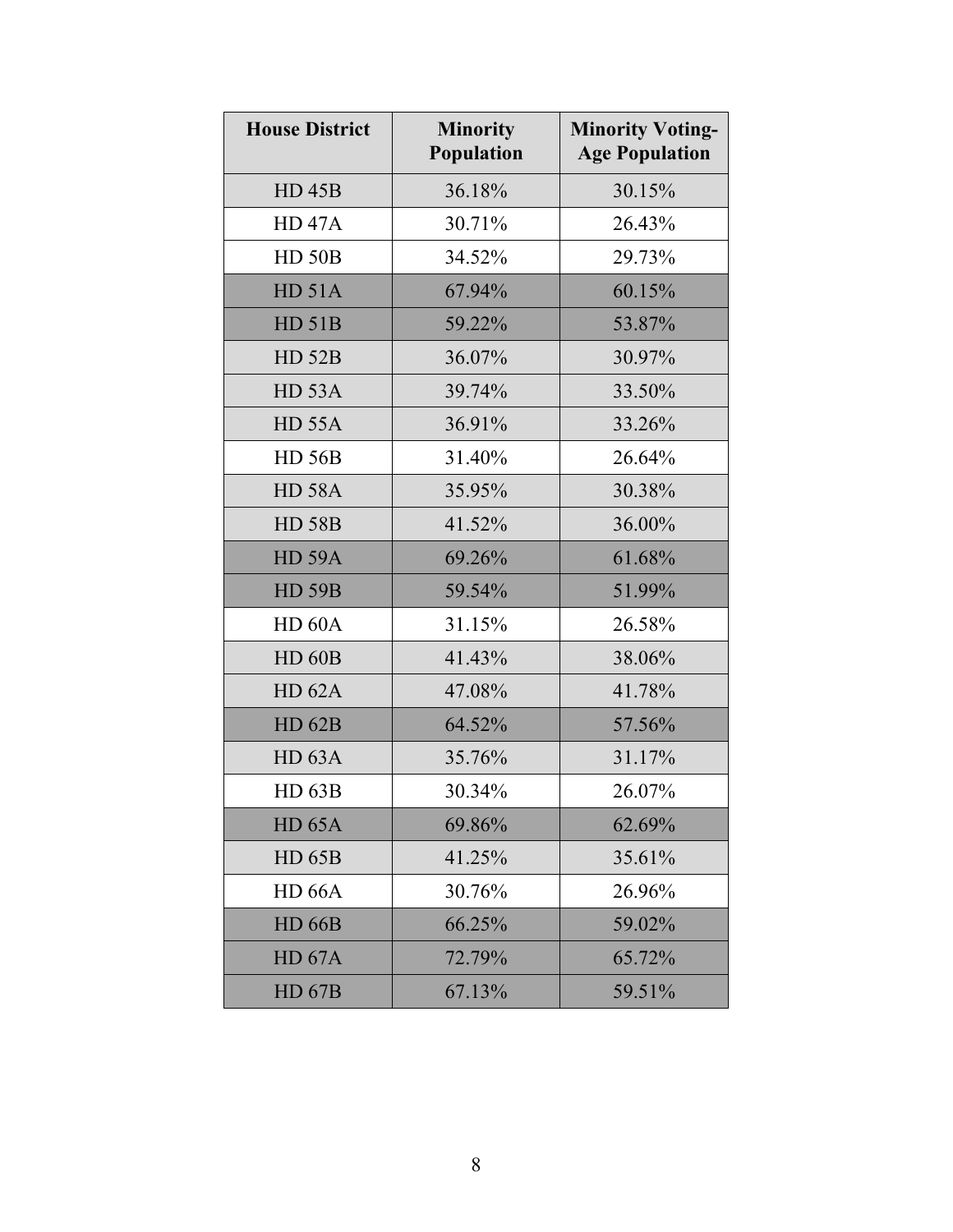The Sachs legislative plan also creates three senate districts that are majorityminority districts (Senate Districts 51, 59, and 67) with respect to voting-age population. And to reflect the growing minority communities throughout the state, the Sachs legislative plan creates six senate districts in which minorities constitute at least 30 percent of the voting population and thus have sufficient population and voting strength to influence political decisions in a given district. Two of these districts (Senate Districts 62 and 65) are majority-minority with respect to total population and, given population trends over the past ten years, are likely to become majority-minority with respect to voting-age population over the next ten years. There are an additional eight districts where minorities constitute more than 30 percent of the total population, and therefore also likely to reach the 30 percent threshold for voting-age population in the next ten years:

| <b>Senate District</b> | <b>Minority</b><br><b>Population</b> | <b>Minority Voting-</b><br><b>Age Population</b> |
|------------------------|--------------------------------------|--------------------------------------------------|
| SD <sub>2</sub>        | 31.18%                               | 25.62%                                           |
| SD 14                  | 31.55%                               | 25.06%                                           |
| SD 34                  | 33.58%                               | 27.77%                                           |
| SD <sub>37</sub>       | 39.45%                               | 33.27%                                           |
| SD41                   | 33.52%                               | 27.82%                                           |
| SD 44                  | 30.47%                               | 26.01%                                           |
| SD 45                  | 33.76%                               | 28.48%                                           |
| SD <sub>51</sub>       | 63.59%                               | 57.00%                                           |
| SD 53                  | 32.79%                               | 27.50%                                           |
| SD 58                  | 38.72%                               | 33.18%                                           |
| SD 59                  | 64.40%                               | 56.55%                                           |
| SD 60                  | 36.29%                               | 32.56%                                           |
| SD62                   | 55.80%                               | 49.06%                                           |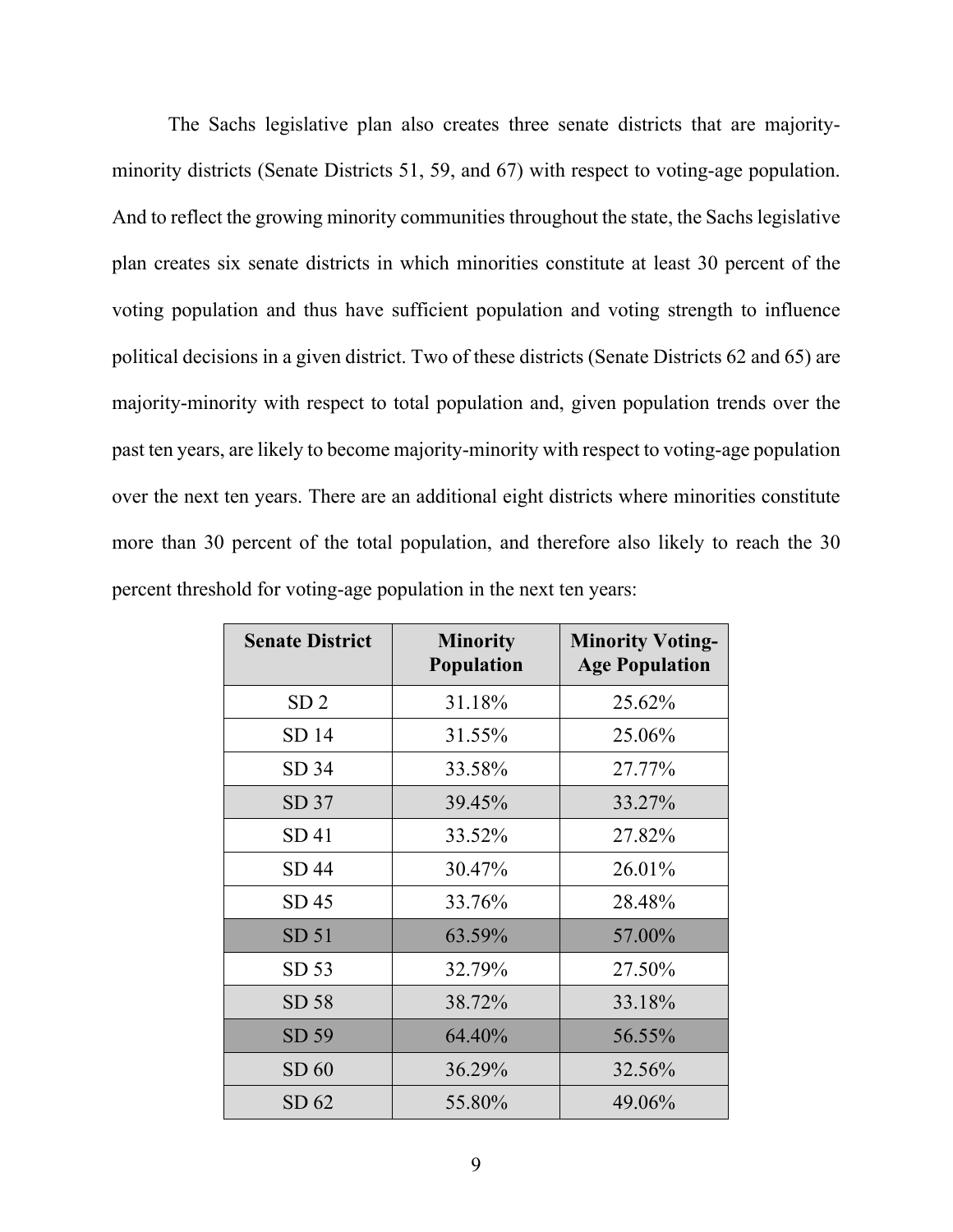| <b>Senate District</b> | <b>Minority</b><br>Population | <b>Minority Voting-</b><br><b>Age Population</b> |
|------------------------|-------------------------------|--------------------------------------------------|
| SD <sub>63</sub>       | 33.05%                        | 28.67%                                           |
| SD 65                  | 55.56%                        | 48.27%                                           |
| SD66                   | 48.50%                        | 41.77%                                           |
| SD67                   | 69.96%                        | 62.56%                                           |

In short, the Sachs legislative plan makes significant strides in improving the voting opportunities for Minnesota's fast-growing minority communities, giving them the chance to ensure that their voices are heard in the Legislature.

### **III. American Indian Reservations**

The reservation lands of a federally recognized American Indian tribe will be preserved and must not be divided more than necessary to meet constitutional requirements. *See Michigan v. Bay Mills Indian Cmty.*, 572 U.S. 782, 788 (2014) (discussing sovereignty of recognized American Indian tribes). Placing discontiguous portions of reservation lands in separate districts does not constitute a division.

The Sachs legislative plan satisfies this principle. *See* Indian Reservation by District and by County Report (Senate); American Indian Tribal Reservations by District and by County Report (House). It ensures that the contiguous portions of each American Indian tribe are preserved.

Beginning in the northwest, the contiguous portion of the Red Lake Nation is entirely contained within House District 2A, along with the entire White Earth Nation. One member of the Red Lake Nation lives in off-reservation trust lands and is in House District 1A. The entirety of Leech Lake falls within House District 2B. Together, these three reservations give Senate District 2 a minority voting-age population greater than 20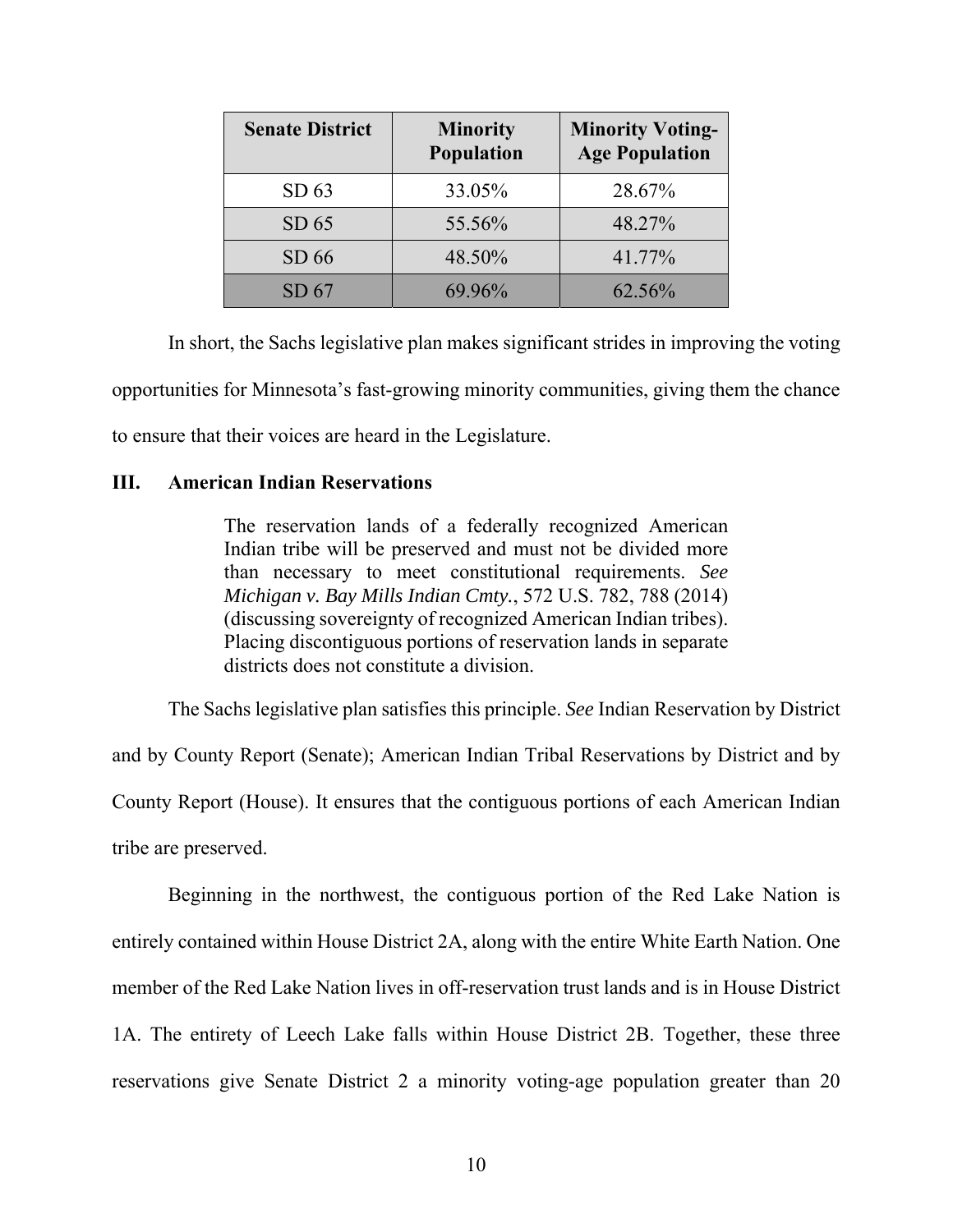percent, greatly increasing the voting power of the Native American communities in northwest Minnesota.

The main portion of the Bois Forte Band of Chippewa Reservation crosses the Koochiching/St. Louis County boundary and is kept whole in House District 3A. The Grand Portage Reservation in the northeastern tip of the state is also within House District 3A. A discontiguous portion of the Bois Forte Reservation in northern Itasca County falls within House District 5A.

The Fond du Lac Band of Lake Superior Chippewa Reservation crosses the Carlton/St. Louis County border and is kept whole in House District 6B.

The main reservation lands of the Mille Lacs Band of Ojibwe falls within House District 11B. Some members of the Mille Lacs Band who live in noncontiguous trust lands fall within House Districts 5A, 5B, and 11A. In addition, some members who identify generally as Minnesota Chippewa live in noncontiguous trust lands throughout this region.

Both the Lower and Upper Sioux Communities are located entirely within House District 17A.

All of the Prairie Island Indian Community falls within House District 21A.

The Shakopee Mdewakanton Sioux Community is contained in House District 55A, except 14 individuals who live in a noncontiguous area. These individuals are in House District 55B and thus still in the same senate district as the remainder of the community.

In short, by keeping all contiguous portions of American Indian reservation lands whole, the Sachs legislative plan satisfies this principle.

11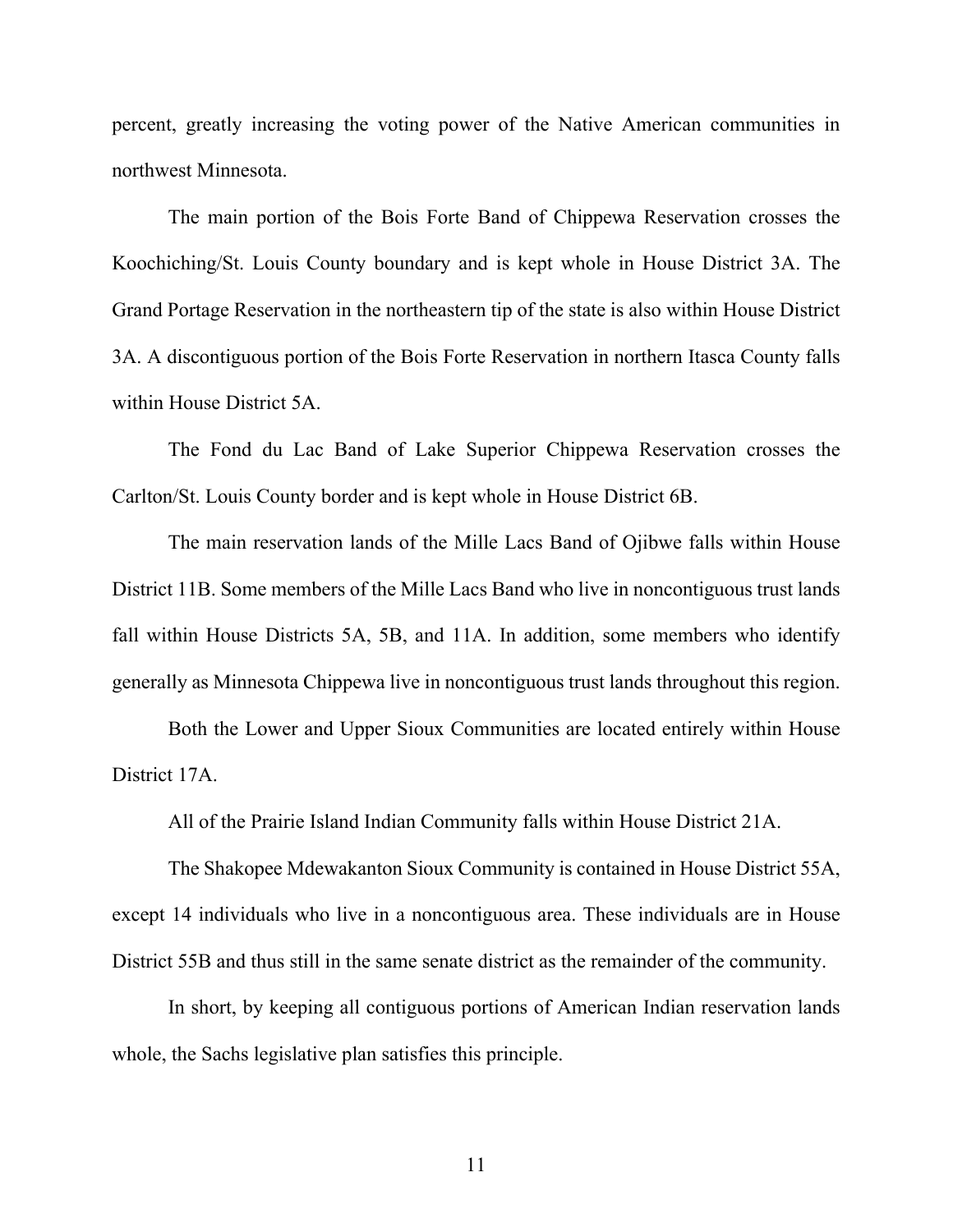### **IV. Convenience and Contiguity**

Districts must consist of convenient, contiguous territory. Minn. Const. art. IV, § 3; Minn. Stat. § 2.91, subd. 2 (2020). Contiguity by water is sufficient if the body of water does not pose a serious obstacle to travel within the district. Districts with areas that connect only at a single point will not be considered contiguous.

The Sachs legislative plan satisfies this principle. *See* Contiguity Report (Senate);

Contiguity Report (House). All districts are contiguous, and all districts are conveniently structured.

Notably, the Sachs Plaintiffs' proposed Senate District 34 fixes an issue with current

House District 36A, which spans both sides of the Mississippi River in an area where there are no bridge crossings, requiring an individual to pass out of the district in order to access the other half of the district. Proposed Senate District 34 includes a portion of the river that has a convenient bridge crossing, making the district traversable.

### **V. Political Subdivisions**

Political subdivisions must not be divided more than necessary to meet constitutional requirements. Minn. Stat. § 2.91, subd. 2; *see also Karcher v. Daggett*, 462 U.S. 725, 740–41 (1983); *Reynolds*, 377 U.S. at 580–81.

The Sachs legislative plan satisfies this principle. *See* Political Subdivision Splits Between Districts Report (Senate); Plan Components (Short) Report (Senate); Political Subdivision Splits Between Districts Report (House); Plan Components (Short) Report (House). For the senate districts, the Sachs legislative plan keeps intact 54 of the state's 87 counties and 2,692 of the state's 2,741 cities and towns. Only ten cities or towns are split more than twice. With respect to house districts, the Sachs legislative plan keeps intact 37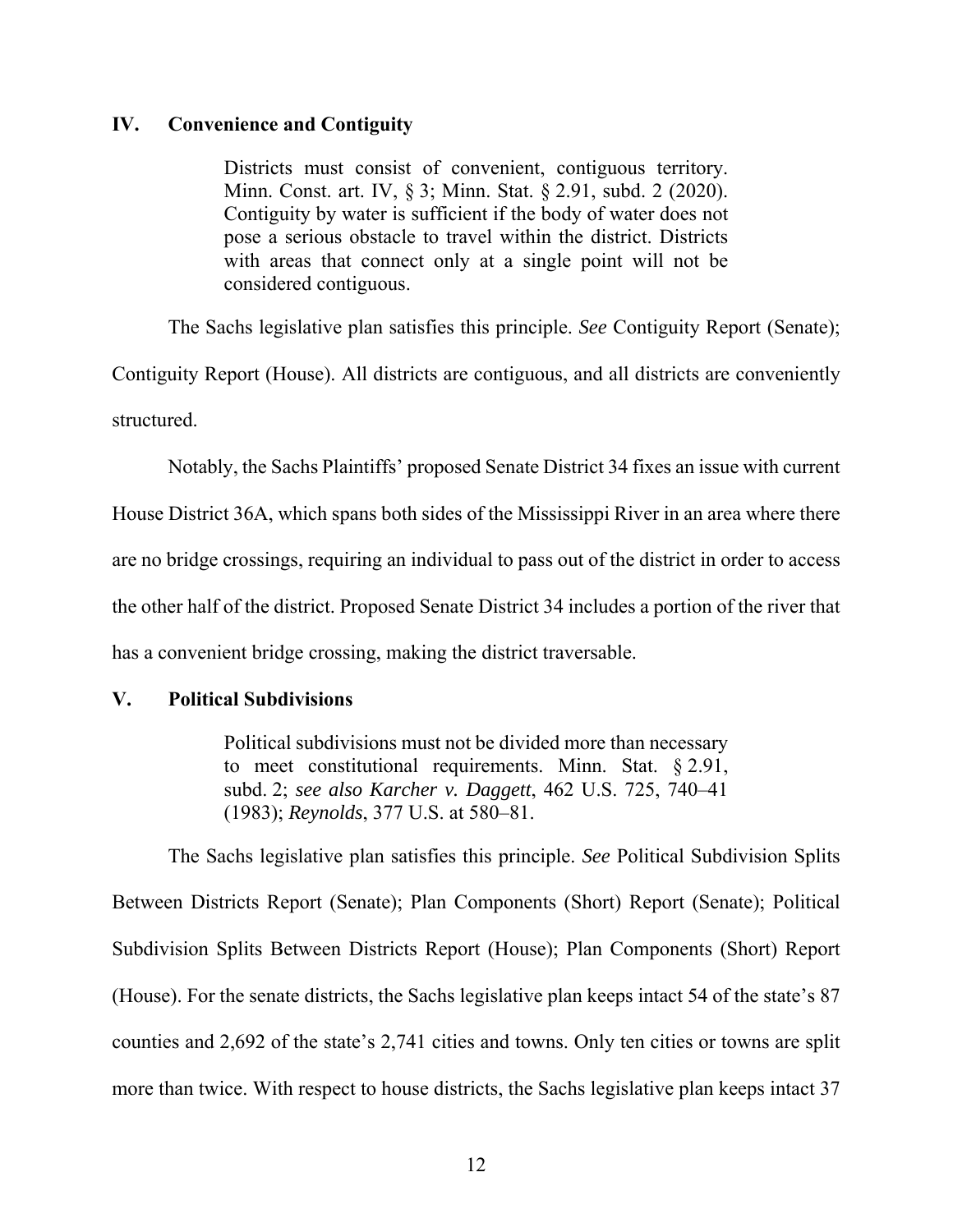of the state's 87 counties and 2,658 of the state's 2,741 cities and towns. Seventeen cities are split more than twice.

Before providing a brief overview of each proposed legislative district, including the major political subdivision splits and an explanation for why those decisions were made, the Sachs Plaintiffs begin with some overarching observations.

As the *Hippert* panel noted ten years ago, "[b]ecause respecting political subdivisions is a criterion subordinate to the constitutional mandate of substantial population equality, some subdivision splits are inevitable." No. A11-152 (Minn. Special Redistricting Panel Feb. 21, 2012) (Final Order Adopting a Legislative Redistricting Plan at 15). Here, various factors contribute to split subdivisions across the state. In Greater Minnesota, the Sachs legislative plan endeavors to keep counties whole as much as possible. However, population losses have forced districts to become larger, pushing southern boundaries of northern districts further south (e.g., Senate District 1) and northern boundaries of southern districts north (e.g., Senate District 28), thus cutting across county lines.

For some regional population hubs, such as Moorhead and Mankato, the Sachs legislative plan generally adheres to the *Hippert* panel's strategy from ten years ago: create one house district with an urban core and a surrounding house district that encompasses the area around the regional hub. This approach ensures that a senate district will reflect the shared interests of the regional economy, while the house districts will protect the disparate interests of the city and its surrounding communities. For other regional population hubs, such as Duluth and St. Cloud, the core city is large enough to create its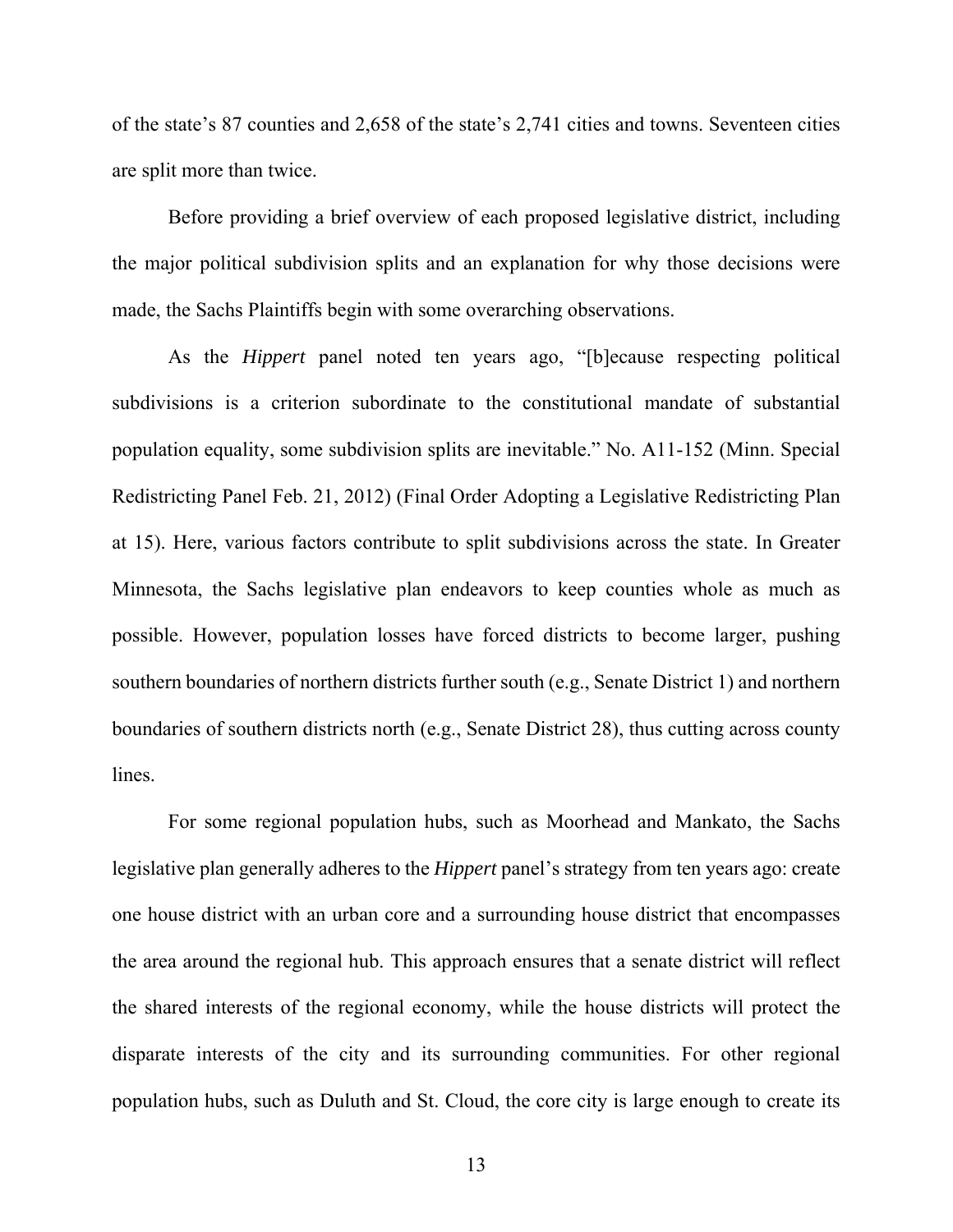own senate district. In those cases, the city is preserved within one senate district and the two corresponding house districts, while the surrounding areas—which have more distinctly rural interests—are placed in other districts. (Rochester, discussed further below, provides a unique case due to its continued growth; many people who work in Rochester live farther away from the city's core, creating challenges in dividing urban and rural interests.)

In the Twin Cities metropolitan area, county lines are much less relevant, as many cities themselves cross county boundaries. The Sachs legislative plan strives to keep political subdivisions whole as much as possible, but unsurprisingly, densely packed cities must often be divided. Even faced with these difficulties, however, the Sachs legislative plan splits only ten cities more than twice between senate districts. Moreover, communities in the metro area often blur across city and county boundaries. In these cases, the Sachs legislative plan relies on the public testimony in drawing districts that keep similar cities and communities together.

#### **A. Greater Minnesota**

Starting in the northwest corner of the state, Senate District 1 contains the same six counties as it currently does: Kittson, Roseau, Marshall, Pennington, Red Lake, and Polk Counties. To account for population loss, the Sachs legislative plan also adds all of Lake of the Woods County and a portion of Norman County, which is split with Senate District 4. House Districts 1A and 1B also adhere to the current map, with the addition of Lake of the Woods County to 1A and part of Norman County to 1B, again to make up for population losses.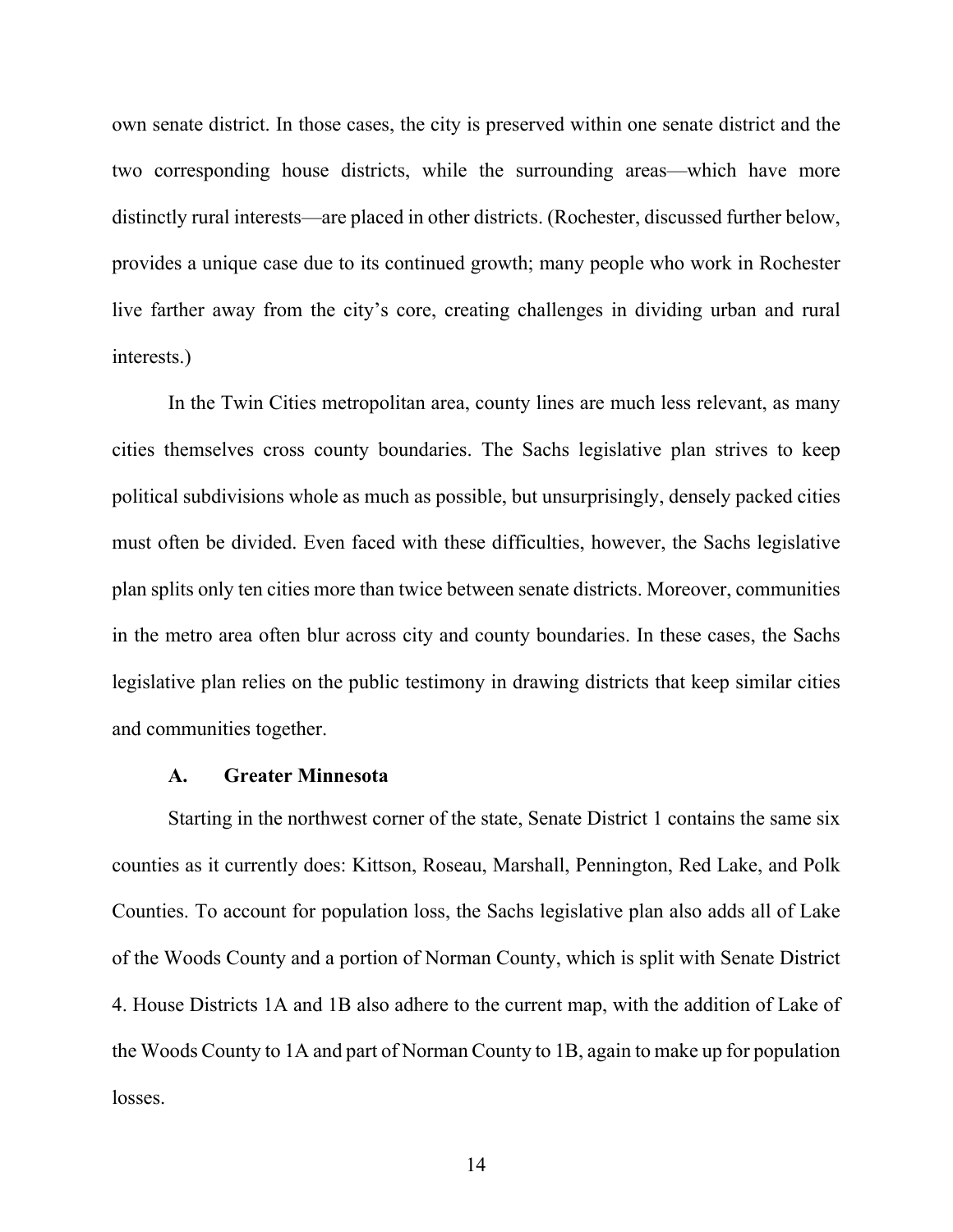As discussed above, Senate District 2 has been drawn to keep the reservations of Red Lake, White Earth, and Leech Lake whole and to increase the voting power of those tribes in the Senate. House District 2A covers Clearwater and Mahnomen Counties and portions of Becker and Beltrami Counties, and also contains the entire Red Lake and White Earth Nations. House District 2B contains the rest of Beltrami County, which includes Bemidji, as well as the Leech Lake Reservation, which crosses the boundaries of Beltrami, Cass, Hubbard, and Itasca Counties.

Senate District 3 follows similar lines to the current map, with additions for population losses. It contains all of Cook, Koochiching, and Lake Counties, and part of St. Louis County. House District 3A covers the arrowhead east to Koochiching County and contains the Bois Forte and Grand Portage Reservation lands. House District 3B forms a ring district around Duluth, containing the rest of Lake County, part of St. Louis County, and Hermantown. See Written Comments 65 (testimony of Mayor and City Council of Hermantown); Duluth Public Hearing Transcript ("Duluth Tr.") 24:16–26:22 (testimony of G. Hauschild).

Senate District 4 encompasses the Moorhead area. House District 4A covers most of Moorhead and Oakport Township, which Moorhead annexed in the past decade. House District 4B covers the area surrounding Moorhead, including the rest of Norman and Clay Counties as well as an arm of Becker County that encompasses Detroit Lakes, which is similar to the current map. Detroit Lakes is the first major city in the area traveling east from Moorhead and is connected to Moorhead by Highway 10, which is an important transportation corridor between the cities. See Moorhead Public Hearing Transcript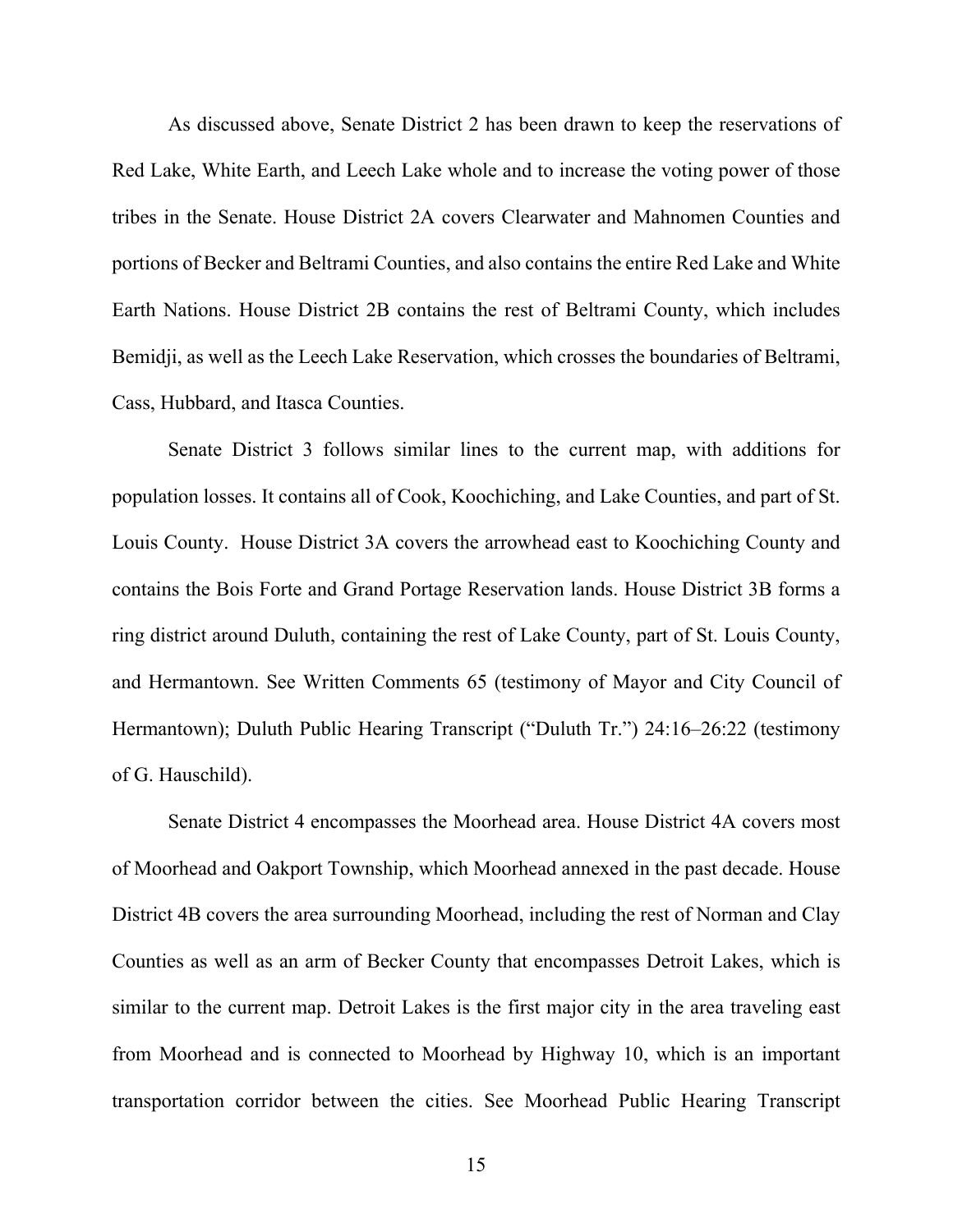("Moorhead Tr.") 15:3–18:4 (testimony of P. Harris); *id.* at 18:9–21:6 (testimony of L. Wohlrabe).

Senate District 5 covers the rest of Aitkin, Cass, Itasca, and rural Crow Wing Counties, north of Brainerd. House District 5A is based in Grand Rapids, and 5B is based around the City of Aitkin.

Senate District 6 preserves the Iron Range cities and townships as well as the Fond Du Lac Reservation. The townships fall primarily in House District 6A, somewhat similar to the current map, but 6A is contained entirely within St. Louis County. The reservation falls into House District 6B; as noted above, 6B cuts across the St. Louis/Carlton County line to the south in order to keep the reservation whole.

Senate District 7 is the Duluth district. Like the current map, House District 7A covers the city and its northeastern suburbs—although, as noted, it carves out Hermantown—and 7B serves the core of the city and its southwestern suburbs.

Senate District 8 has been drawn to keep Otter Tail County together, per the request of the Otter Tail County Board of Commissioners. *See* Written Comments 34 (testimony of Otter Tail County Board of Commissioners). House District 8A contains part of Otter Tail County and part of Becker County, and 8B contains the rest of Otter Tail County and all of Grant, Traverse, and Wilkin Counties.

Senate District 9 serves Hubbard, Wadena, and Todd Counties, as well as portions of Cass County and rural northern Stearns County. *See id.* at 155 (testimony of A. Perish). House District 9A contains most of Hubbard County, all of Wadena County, and portions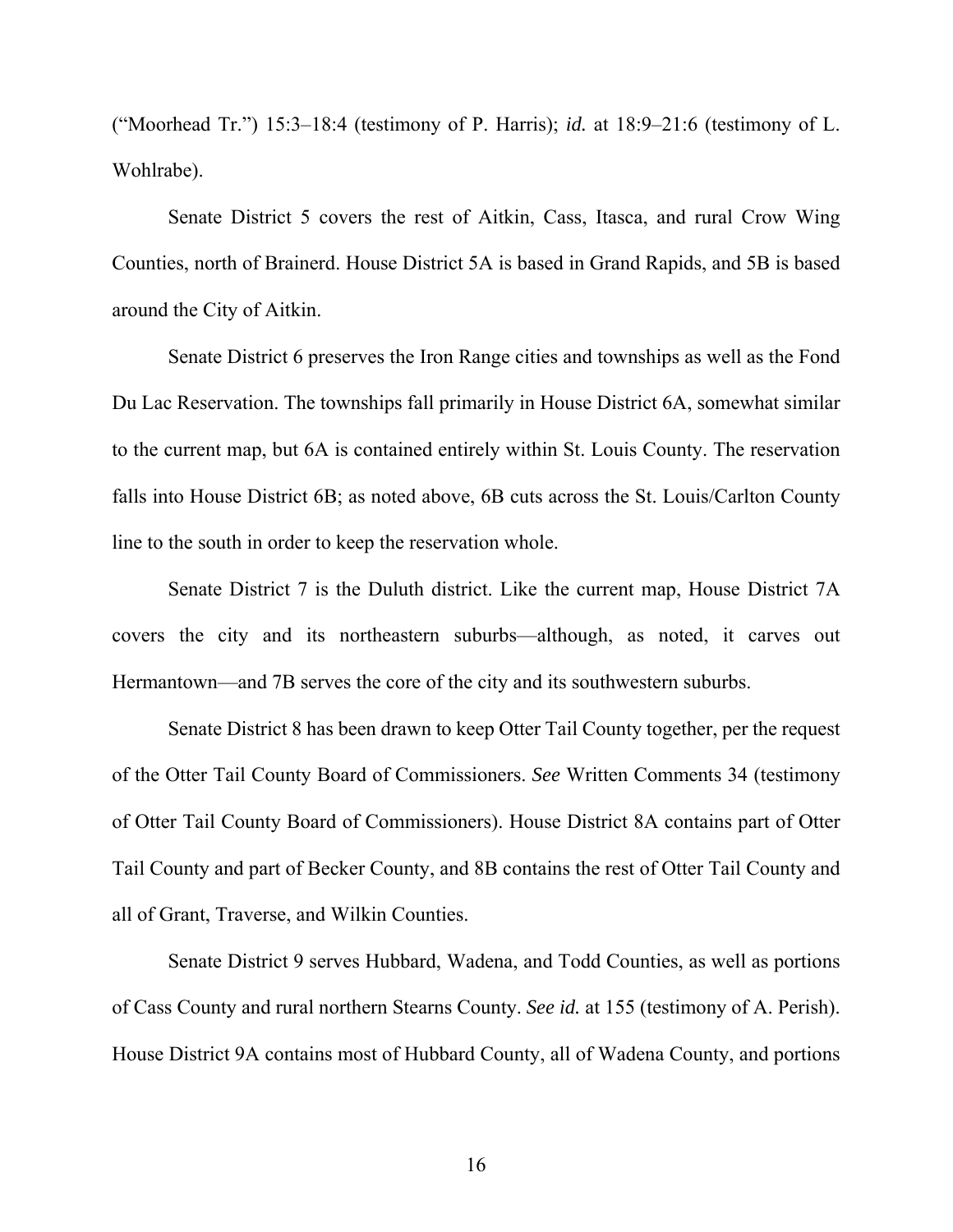of Staples in Todd County. House District 9B contains the rest of Todd County and part of Stearns County.

Senate District 10 serves Brainerd, plus Crow Wing and Morrison Counties. House District 10A is located entirely within Crow Wing County and contains Brainerd and the resort areas. House District 10B contains the rest of Crow Wing County, all of Morrison County (curing the split in the current map), and the other resort cities in Cass County like East Gull Lake.

Senate District 11 preserves Kanabec, Mille Lacs, and Pine Counties. House District 11A keeps Pine County whole, along with the southern portion of Carlton County and part of Kanabec County. House District 11B contains all of Mille Lacs County, including the Mille Lacs Band of Ojibwe, as well as the rest of Kanabec County and two townships and Braham City in Isanti County, for population reasons.

Senate District 12 is a large district in western Minnesota, which has had to expand further to make up for population losses. House District 12A contains Douglas County and most of Pope County. House District 12B contains the rest of Pope County, plus Big Stone County, Stevens County, Swift County, and most of Chippewa County. All of Granite Falls is kept whole in 12B. *See id.* at 239–40 (testimony of D. Smiglewski).

Moving into central Minnesota, Senate District 13 covers the portion of Stearns County surrounding St. Cloud. House District 13A covers Stearns County west of St. Cloud and 13B covers northern Stearns County and part of Benton County to encompass Sauk Rapids, similar to the current House District 13B.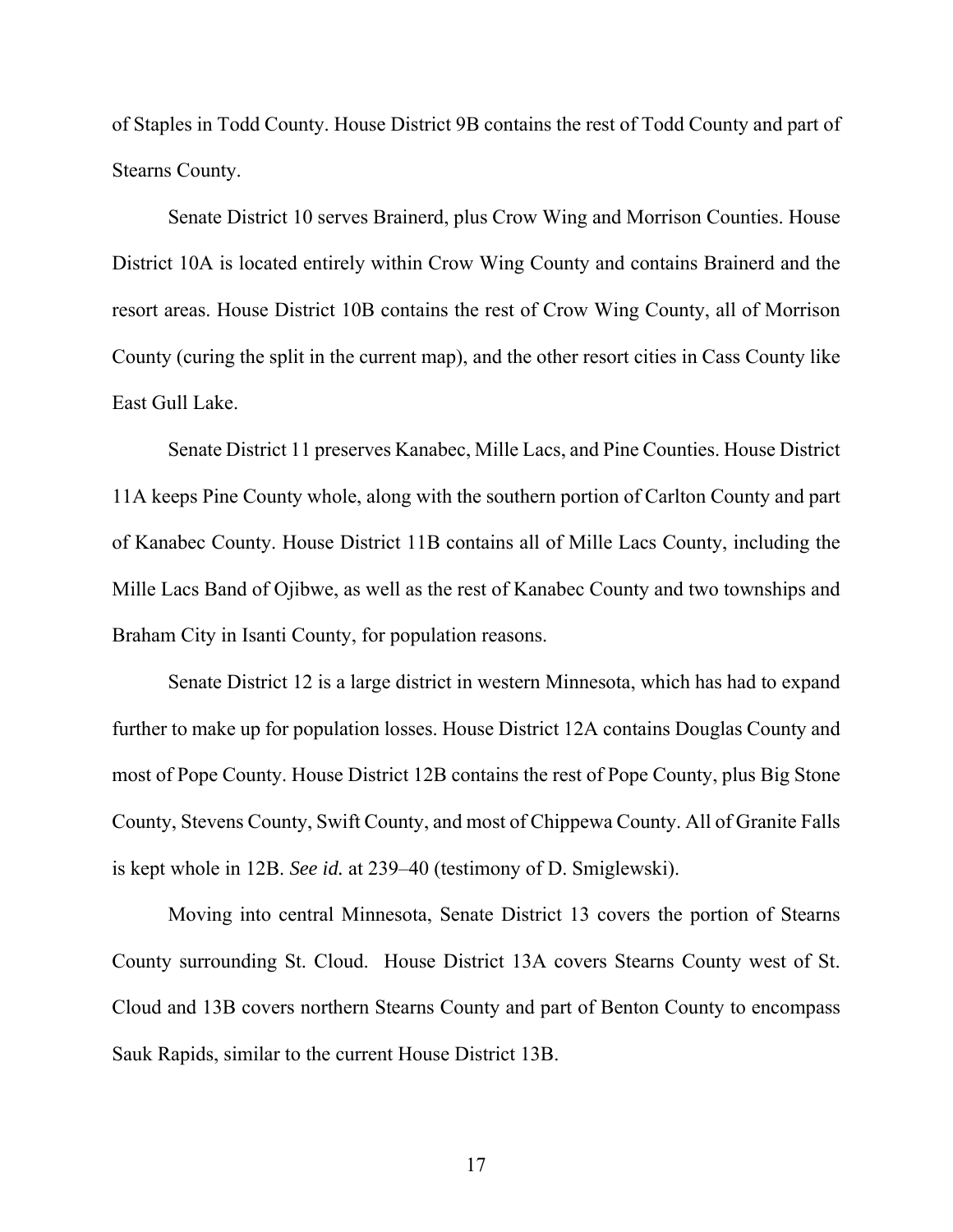Senate District 14 is the St. Cloud district. As in the current map, lines around St. Cloud are difficult to draw cleanly because the city has many noncontiguous portions. Three county corners (Benton, Sherburne, and Stearns) are contained in Senate District 14 in order to keep St. Cloud whole. Much like the current map, St. Cloud is split between two house districts because of population growth. House District 14A is fully contained in Stearns County and stretches west to cover Waite Park and St. Joseph Township. *See id.* at 20 (testimony of D. & D. Kasper). The proposed map keeps the St. Cloud State University campus together in House District 14B instead of splitting it between districts. *See id.* at 82 (testimony of J. Foster); *id.* at 93 (testimony of B. Mikkelsen); *id.* at 212–13 (testimony of M. Haider).

Senate District 15 contains the rest of Benton and Sherburne Counties, with Sherburne County split between House Districts 15A and 15B. House District 15B keeps the Wright County exurbs together, including Big Lake, Elk River, and Zimmerman. In addition, this proposed district cleans up the lines in this region and splits Sherburne County less than the current map.

Moving to the southwest, Senate District 16 starts just south of the Minnesota River and extends all the way to the southern border. House District 16A contains all of Lac qui Parle and Lincoln Counties, some of Yellow Medicine County, most of Lyon County, and half of Pipestone and Murray Counties, as well as Marshall. House District 16B contains the rest of Pipestone and Murray Counties, all of Rock County, and a portion of Nobles County, with an arm reaching to Worthington for population reasons. (This is similar to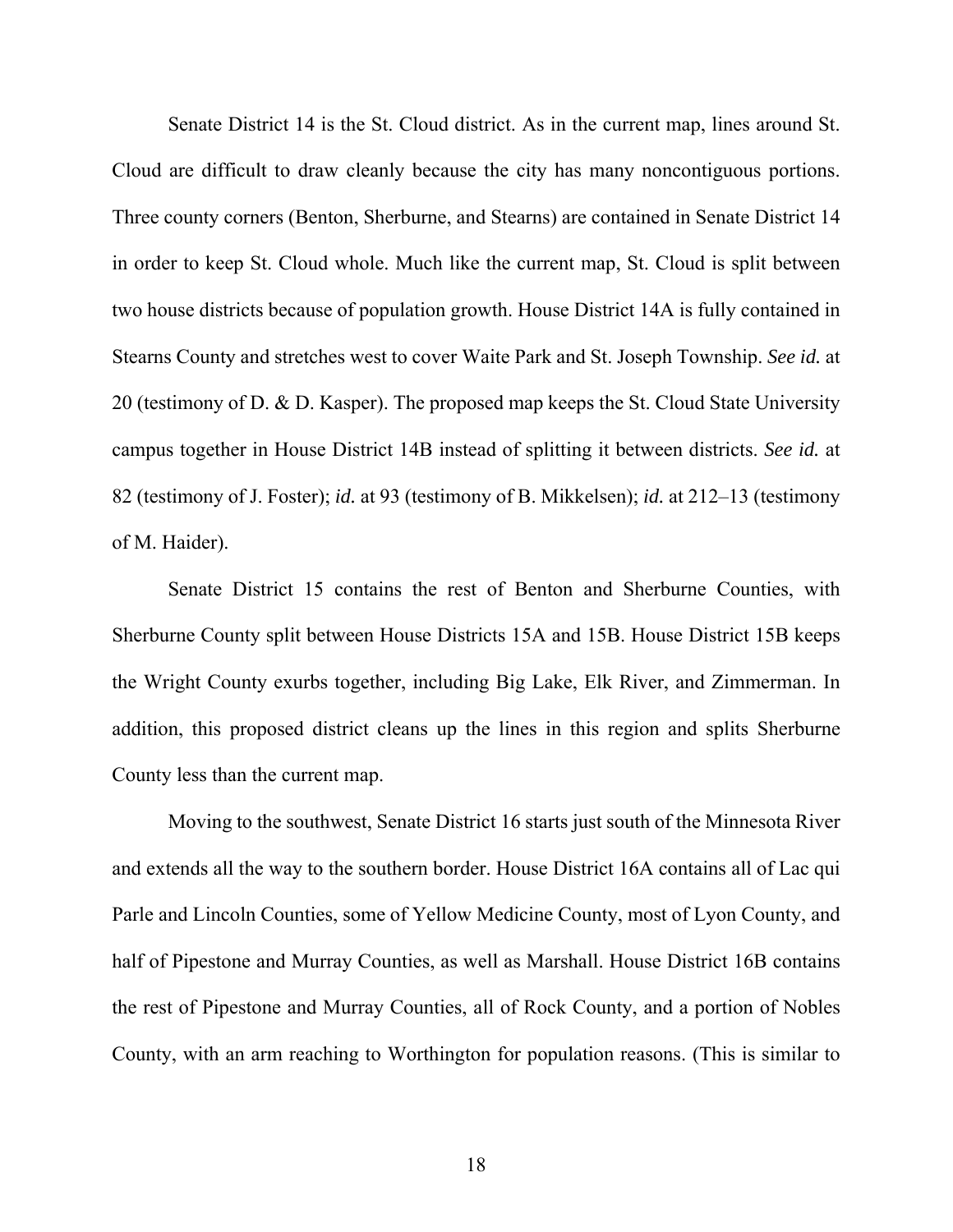the arm described above in proposed House District 4B that stretches from Clay County into Becker County, to pull in Detroit Lakes.)

Senate District 17 contains more of the counties along the Minnesota River. House District 17A contains the remainder of Yellow Medicine and Lyon Counties, part of Chippewa County, and all of Redwood and Renville Counties, and includes both the Upper and Lower Sioux Communities. House District 17B contains most of Kandiyohi County, including Willmar. Kandiyohi County is slightly too large for one house district, and thus a portion is in House District 17A.

Senate District 18 centers on Hutchinson. The city is split between House Districts 18A and 18B, similar to the current map. The rest of House District 18A contains all of Meeker County, the western portion of Wright County, and part of McLeod County, also similar to the current map. House District 18B contains the rest of McLeod County and all of Sibley County.

Like its current counterpart, proposed Senate District 19 contains all of Nicollet County and portions of Blue Earth and LeSueur Counties, in order to preserve Mankato in one senate district. While Mankato does not fit into its own house district, it is split into two districts—similar to the current map—with House District 19B encompassing the core of the city within Blue Earth County and 19A encompassing the northern portion of the city in Blue Earth and LeSueur Counties and the rest of Nicollet County.

Senate District 20 includes portions of Rice and Dakota Counties and one township in Le Sueur County. House District 20A encompasses Northfield—including the Carleton College and St. Olaf College campuses—and stretches west to the border of Rice County,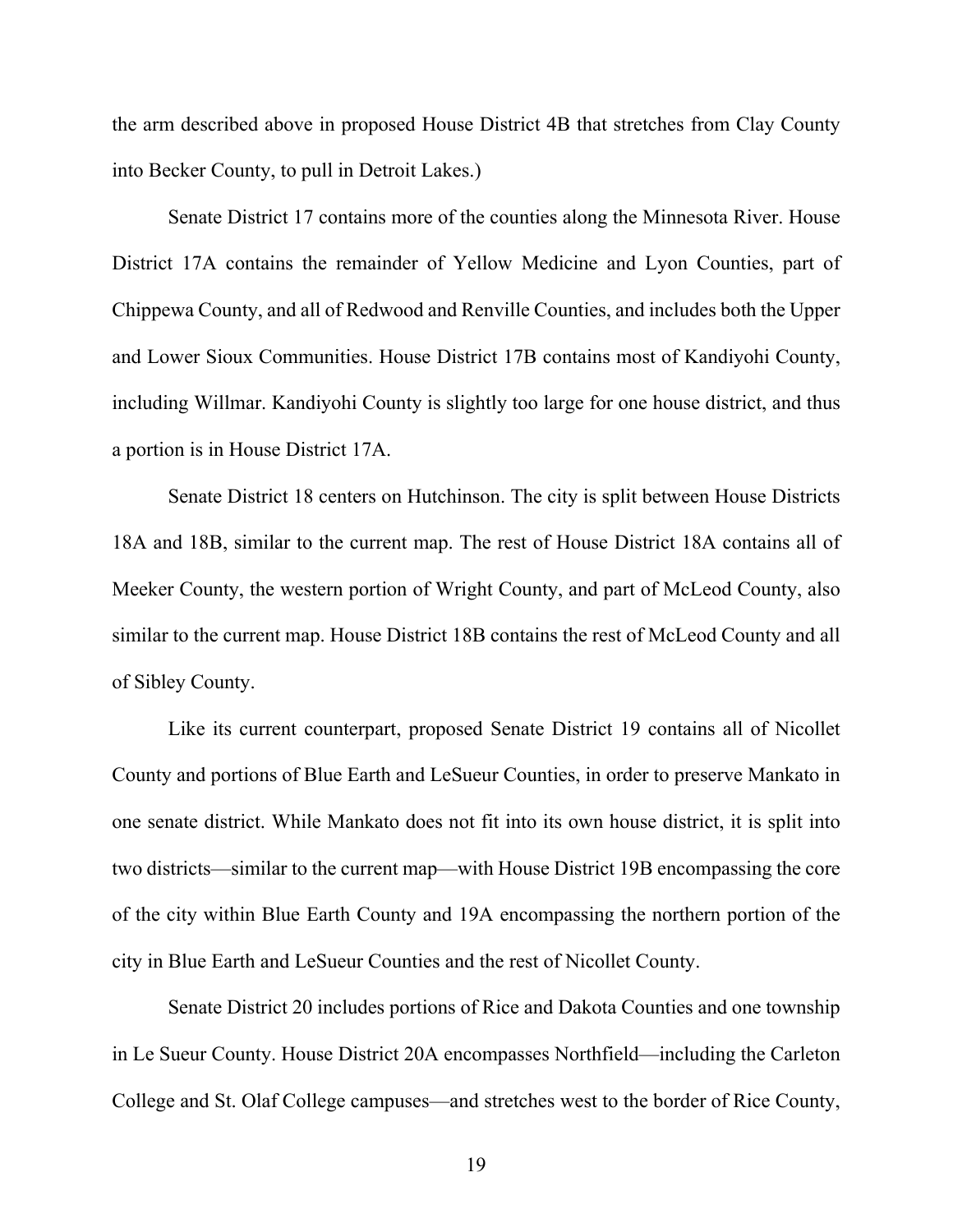including Lanesburgh Township and New Prague in Le Sueur County. House District 20B encompasses Farmington and Vermillion in Dakota County.

Senate District 21 is situated along the Mississippi River. House District 21A contains most of Goodhue County and Red Wing, part of Dakota County, as well as the Prairie Island Indian Community. House District 21B follows the river south and then stretches west to cover the remainder of Goodhue County, and portions of Dodge, Wabasha, and Winona Counties. Like current House District 21B, it is an elongated district, but that is due to the configuration of Rochester's districts to the south.

Moving back west, Senate District 22 stretches along the southern border and north to the Minnesota River, keeping whole Brown, Cottonwood, Jackson, Martin, and Watonwan Counties. House District 22A contains Cottonwood County, Jackson County, part of Martin County, the rural part of Nobles County. House District 22B contains Brown County along the river, including New Ulm, as well as Watonwan County, part of Blue Earth County, and four townships in Martin County for population.

Senate District 23 covers all of Faribault and Waseca Counties and the remainder of Blue Earth County outside Mankato, as well as small portions of Rice and Steele Counties. The City of Waseca is split between house districts, with the western half of the city contained in House District 23A along with Blue Earth and Faribault Counties, and the eastern half in 23B, which also contains Owatonna. (The top of House District 23B is carved out in order to keep Faribault whole in 24B.)

Senate District 24 covers the rural portion of Scott County, plus Le Sueur County. House District 24A is similar to the current House District 20B and keeps together Belle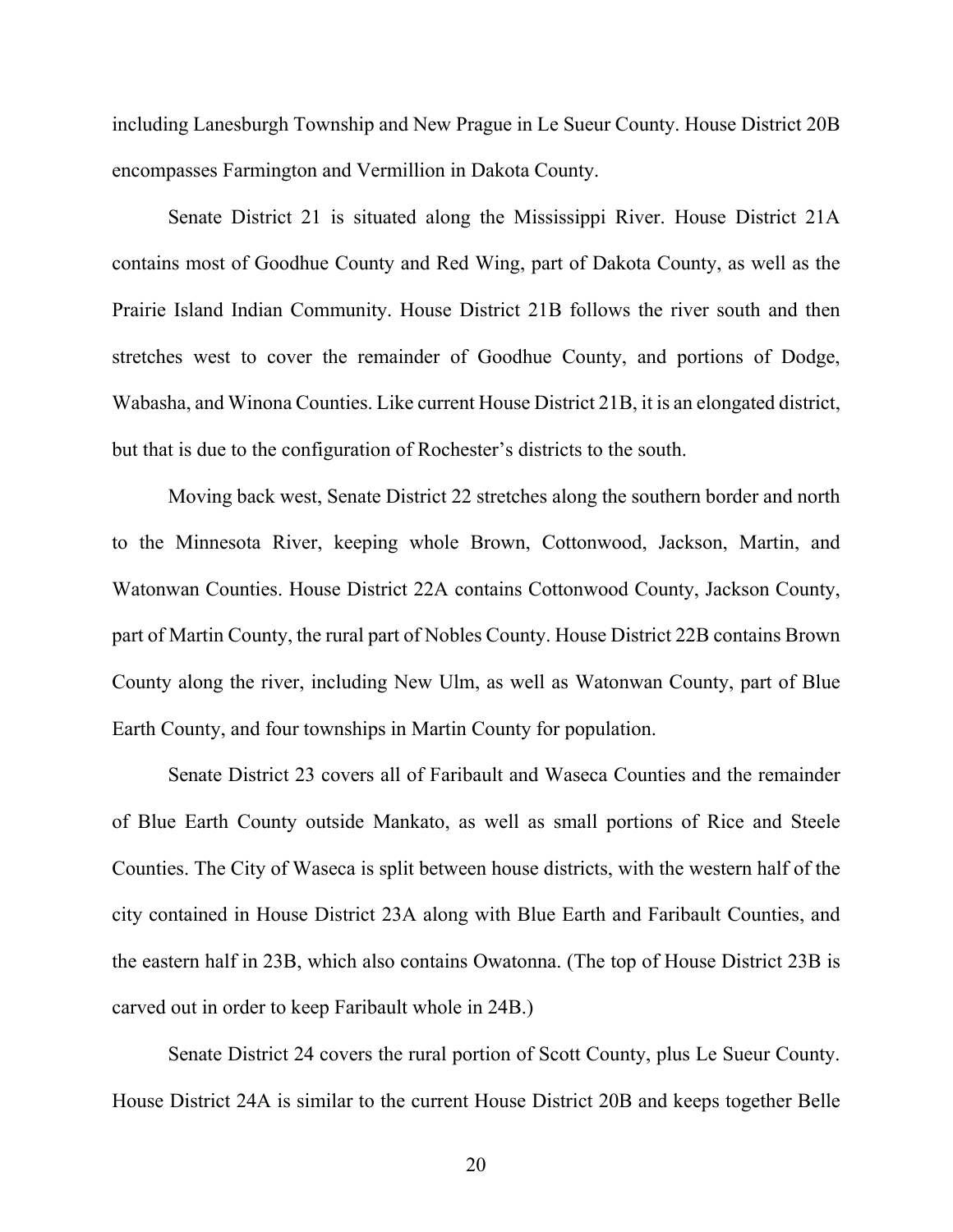Plaine, Elko New Market, Jordan, and New Prague. As noted, proposed House District 24B contains Faribault and stretches west into Le Sueur County.

Senate Districts 25 and 26 surround and encompass Rochester, which is still expanding rapidly. Ten years ago, the *Hippert* panel split the city into two senate districts, with two inner house districts encompassing the core of the city. The Sachs legislative plan adjusts the proposed map to split Rochester into three house districts, which allows more voters in Rochester's suburban areas to vote with the city residents. This reflects the fact that many people who work in Rochester, including substantial minority populations, now live outside of it due in part to a lack of affordable housing in the city.<sup>4</sup> *See* Rochester Public Hearing Transcript ("Rochester Tr.") 46:1–47:15 (testimony of A.M. Adan); *id.* at 48:15-50:22 (testimony of M.L. Alvarez); *see also* Written Comments 85 (testimony of Hispanic Advocacy and Community Empowerment through Research), *id.* at 206 (testimony of M.L. Alvarez). Redrawing Rochester's districts similarly to how they are currently enacted would split off what are essentially bedroom communities from the city, pairing them with more rural interests to the south. The Sachs Plaintiffs thus propose Senate District 25, which is the more urban district, encompassing the western portion of Rochester and stretching far enough south to include these commuter communities. House

 $\overline{a}$ 

<sup>&</sup>lt;sup>4</sup> The competitiveness of the Rochester housing market and the need for more affordable housing opportunities in the region have been reported in the media. *See, e.g.*, Isaac Johns, *Seller Holding All the Cards in Rochester's 'Absolutely Crazy' Housing Market*, Med City Beat (Feb. 12, 2021), https://www.medcitybeat.com/podcast/2021/state-of-the-rochesterhousing-market; Miguel Octavio, *Study: 18,000 New Housing Units Needed in Olmsted County by 2030*, KAAL (Oct. 12, 2020), https://www.kaaltv.com/rochester-minnesotanews/affordable-housing-need-olmsted-county/5892972/.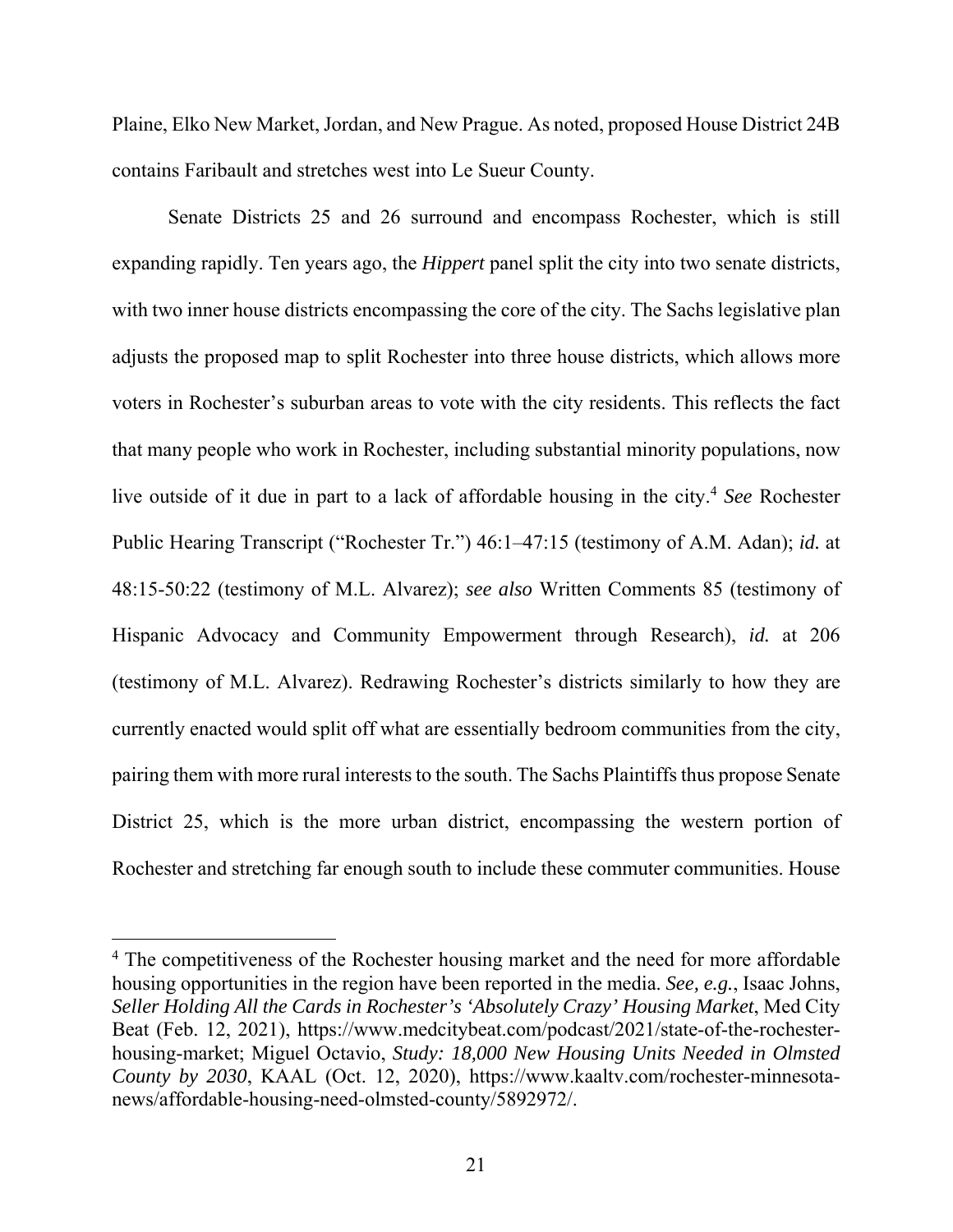Districts 25A and 25B are split north and south. Senate District 26 encompasses more of the surrounding rural communities. House District 26A captures the northeastern portion of the city and stretches north to the Olmsted County line. House District 26B captures the western portion of the city and includes the rest of Olmsted County, as well as four townships in Wabasha County for population. The Sachs Plaintiffs assert that this type of split better accounts for the growing population center and preserves the different interests of the urban versus rural communities around Rochester. *See* Rochester Tr. 43:9–45:9 (testimony of K. Swenson); *id.* at 46:1–47:15 (testimony of A.M. Adan).

Senate District 27 follows county lines as much as possible. House District 27A contains all of Freeborn County, plus small portions of Steele and Dodge Counties. House District 27B contains all of Mower County, plus two townships in Dodge County that are already part of the district in the current map. This configuration keeps the Latinx communities of Austin and Albert Lea together in one senate district. *See* Written Comments 120–21 (testimony of J. Fransico).

Senate District 28 covers the southeastern corner of the state. House District 28A is a river district that keeps all of Winona County together, as well as La Crescent and La Crescent Township, both of which cross the Houston/Winona County border. *See* Rochester Tr. 12:12–16:1 (testimony of T. O'Donnell-Ebner). House District 28B covers the rest of Houston County and all of Fillmore County, similar to the current House District 28B, and also adds some Winona County townships in order to achieve its needed population.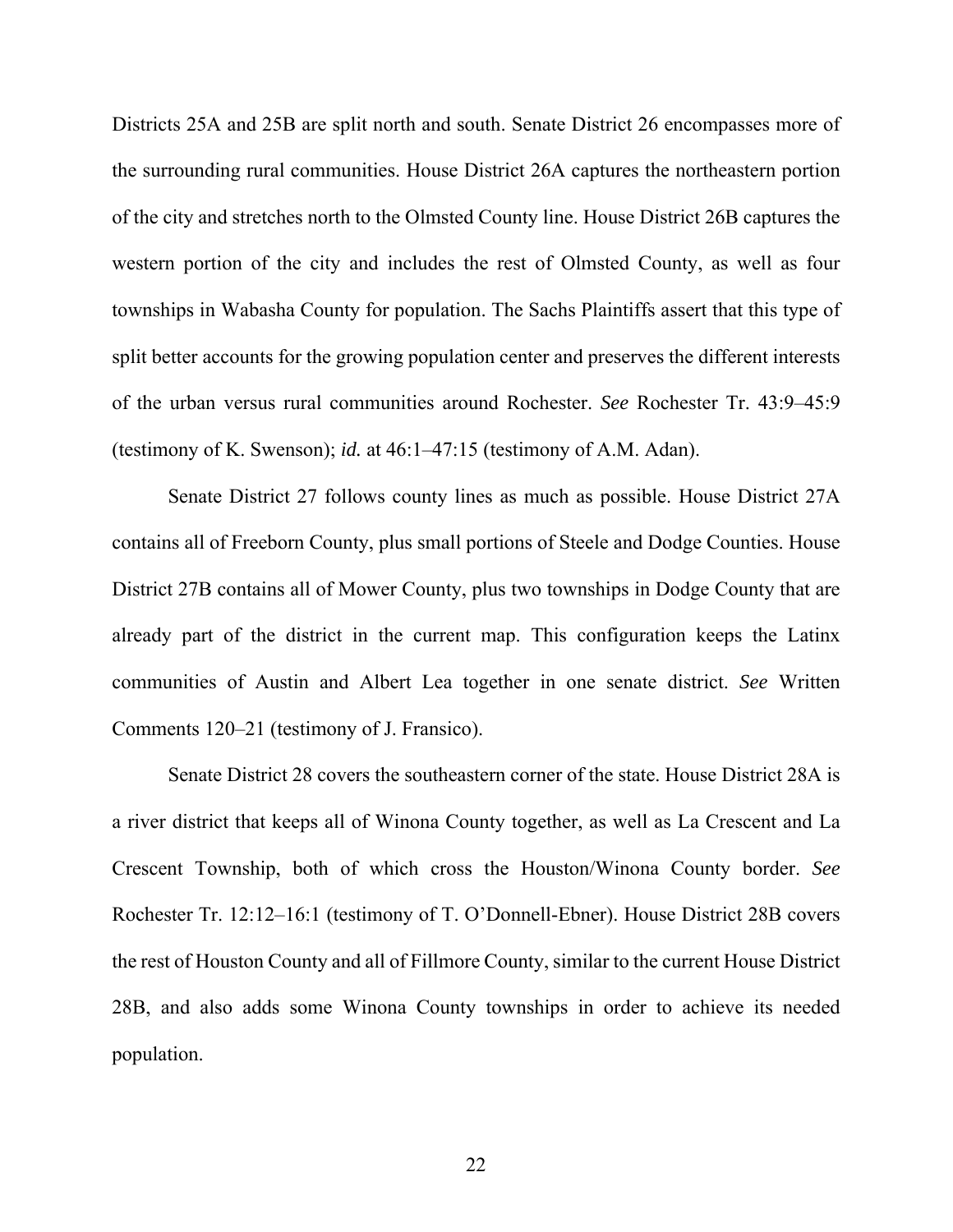#### **B. Twin Cities Metropolitan Area**

Moving back toward the center of the State, Senate District 29 is contained within Wright County and follows the Wright/Hennepin County border. Similar to the current map, House District 29B is the compact inner-district that contains the more populated cities of Buffalo and Monticello. House District 29A wraps around 29B, preserving more suburban and rural communities of interest.

Senate District 30 crosses the Wright/Hennepin/Sherburne County borders. This keeps Dayton whole within the senate district, although it is split between House Districts 30A and 30B. House District 30A keeps whole the cities of Hanover and Rogers, as well as Albertville and Saint Michael. House District 30B contains the rest of Dayton and Otsego and part of Elk River.

Senate District 31 is primarily contained in Anoka County and, in contrast to the current map, avoids drawing in southern Isanti County. House District 31A contains all of Bethel, East Bethel, Oak Grove, Saint Francis, and Wyoming (in Chisago County), plus Linwood Township. House District 31B contains all of Columbus and Ham Lake, as well as part of Andover.

Senate District 32 is based in Chisago and Isanti Counties. House District 32A contains 14 Isanti County and three Chisago County subdivisions. House District 32B is wholly contained within Chisago County and centers on Lindstrom in the south and Rush City in the north. This configuration keeps more rural Kanabec County whole in Senate District 11 to the north.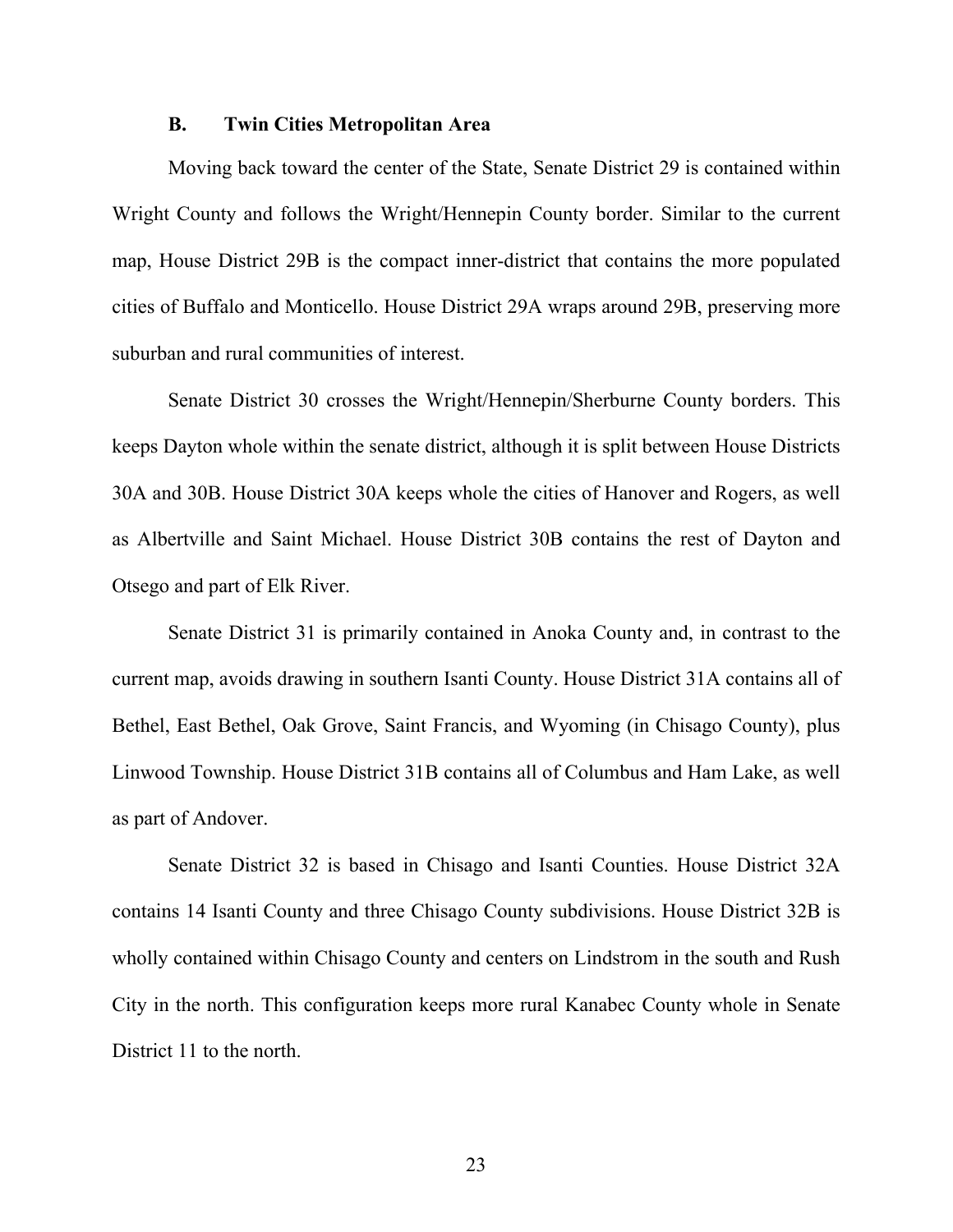Senate District 33 is primarily an Anoka/Hennepin County district. House District 33A contains Nowthen, part of Andover, and part of the City of Ramsey. The remainder of Ramsey is in House District 33B, along with the City of Anoka and most of Champlin.

Senate District 34 now encompasses all of Coon Rapids and part of Brooklyn Park. There was significant public testimony in favor of keeping Coon Rapids whole and in a separate district from Champlin, across the river. *See* Zoom Public Hearing Tr. 19:18– 22:25 (testimony of B. Ortler); *id.* at 23:7–25:22 (testimony of C. Kurdziel); *id.* at 26:2– 30:16 (testimony of C. Geisler). House District 34A is entirely within Coon Rapids, while 34B contains the remainder of Coon Rapids and part of Brooklyn Park. This configuration cures an issue in current House District 36A, which spans both sides of the Mississippi River in an area where there are no bridge crossings. *See id.* at 28:18–29:19 (testimony of C. Geisler).

Senate District 35 contains Blaine and Spring Lake Park, both of which cross the Anoka/Ramsey County border. House District 35A contains much of Blaine and all of Spring Lake Park—which is no longer split between districts—plus one Shoreview precinct with zero population. House District 35B contains the rest of Blaine, as well as Circle Pines and Lexington.

Senate District 36 crosses several county lines in the north metro area but keeps many cities whole. House District 36A contains Centerville, Lino Lakes, Hugo, and part of Forest Lake. House District 36B runs along the Wisconsin border, beginning just north of Stillwater and encompassing Dellwood, Grant, Mahtomedi, and the remainder of Forest Lake.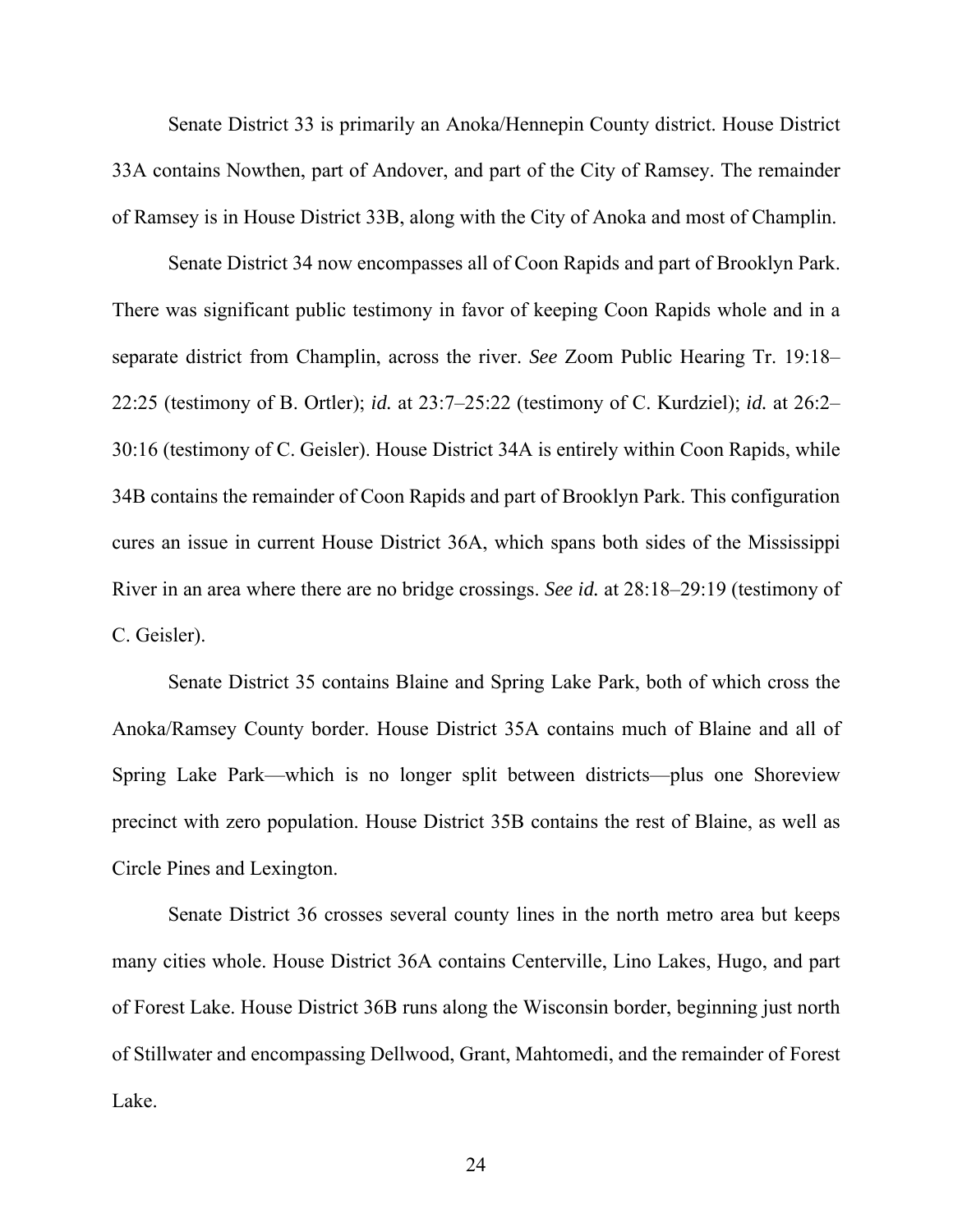Senate District 37 is an inner-ring suburban district, containing Columbia Heights, Fridley, New Brighton, and St. Anthony. Both house districts present strong opportunities for minority representation: House District 37A has a minority voting-age population of approximately 32 percent and 37B has a minority voting-age population of 34 percent. Both districts have total minority populations of 40 percent.

Senate District 38 covers the area around Highway 96. House District 38A contains all of Arden Hills, Mounds View, and part of Shoreview. House District 38B contains the rest of Shoreview, part of Roseville, all of Little Canada, and part of Maplewood.

Senate District 39 covers the area east of Senate District 38, and uses the northeast corner of Ramsey County as the border. House District 39A covers all of Gem Lake, North Oaks, White Bear Township, Birchwood Village, and part of White Bear Lake and Vadnais Heights. Senate District 39B covers the rest of White Bear Lake, Vadnais Heights, Maplewood, and a few North Saint Paul precincts.

Senate District 40 lies within Washington County along the Wisconsin border. Stillwater is kept whole in House District 40A—as requested by numerous members of the public, *see* Written Comments 7 (testimony of S. Riley); *id.* at 32 (testimony of S. Larson); *id.* at 36 (testimony of N. McLean)—and the district also includes Bayport, Lake Elmo, Oak Park Heights, Pine Springs, and a few Woodbury precincts. House District 40B continues south along the border and reaches west into Woodbury for population.

Senate District 41 lies within Washington County and includes all of Oakdale and Landfall Township, approximately one-half of Woodbury, and portions of North Saint Paul. Oakdale is split between House District 41A, which covers the southern half of the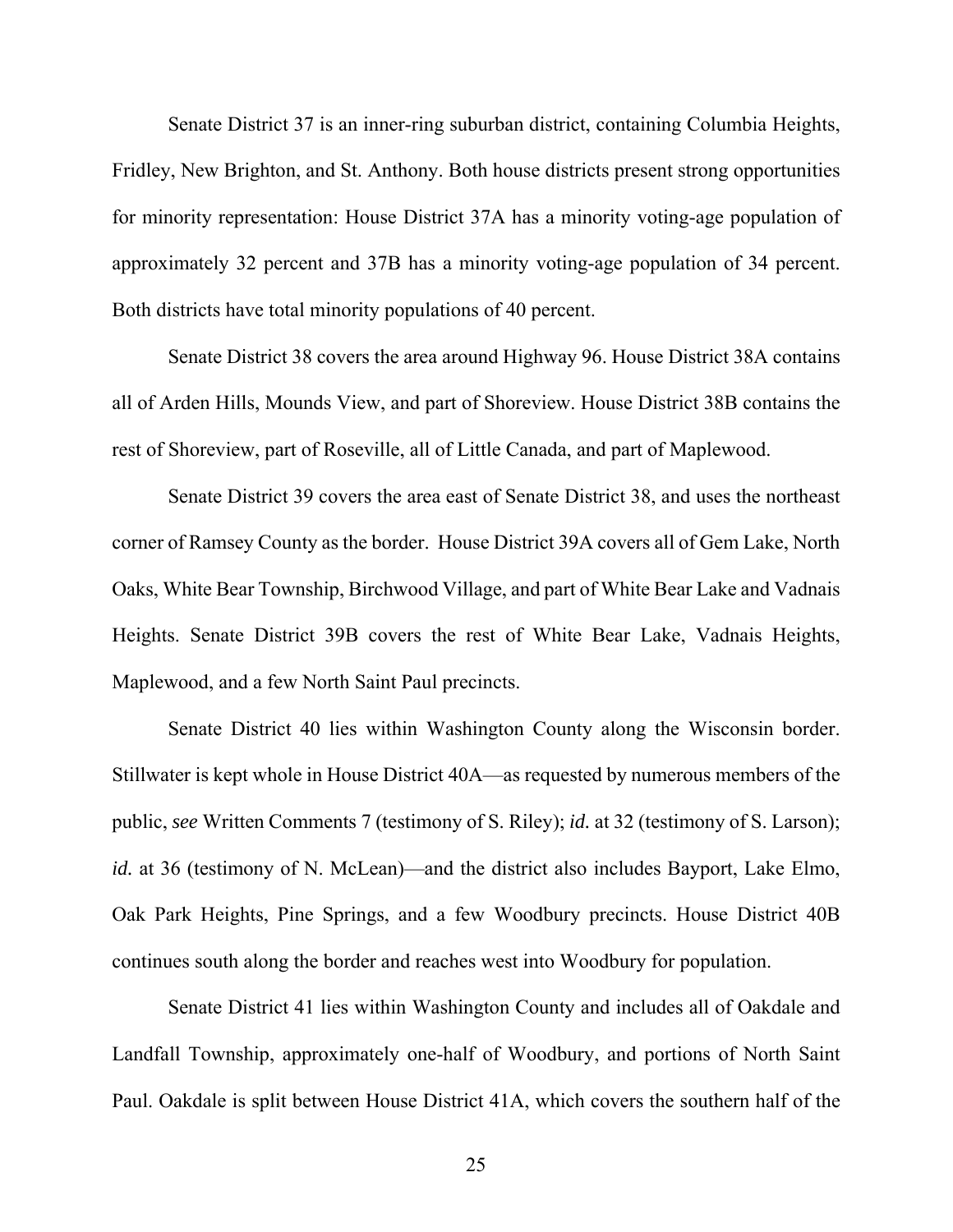senate district and includes portions of Woodbury and Landfall Township, and House District 41B, which also includes portions of Maplewood and North Saint Paul.

Senate District 42 is located in Dakota and Washington Counties and follows the Mississippi River from South St. Paul to Hastings. The senate district includes portions of South St. Paul and Woodbury and all of Cottage Grove, Hastings, and several other townships. House District 42A includes the eastern portion of the senate District, encompassing all of Hastings and Denmark Township and portions of Cottage Grove and Woodbury. House District 42B covers the remainder of Cottage Grove and other political subdivisions along the river, including a portion of South St. Paul for population.

Senate District 43 follows the arc of the Minnesota and Mississippi Rivers in northern Dakota County from Eagan to Inver Grove Heights. It includes the entirety of Inver Grove Heights, Lilydale, Mendota, Mendota Heights, Sunfish Lake, and West St. Paul, together with a section of Eagan for population. House Districts 43A and 43B are divided by a line that extends east-to-west along the northern border of Inver Grove Heights and divides Mendota Heights in half.

Senate District 44 includes portions of Hennepin and Dakota Counties, encompassing the portions of Bloomington, Burnsville, and Eagan that share the Minnesota River corridor from Highway 169 to Interstate 494. *See* Woodbury Public Hearing Transcript ("Woodbury Tr.") 15:8–16:21 (testimony of J. Johnson); Minneapolis Public Hearing Transcript ("Minneapolis Tr.") 20:9–21:19 (testimony of M. Collins); Saint Paul Public Hearing Transcript ("Saint Paul Tr.") 19:9–22:13 (testimony of J. Blerlein).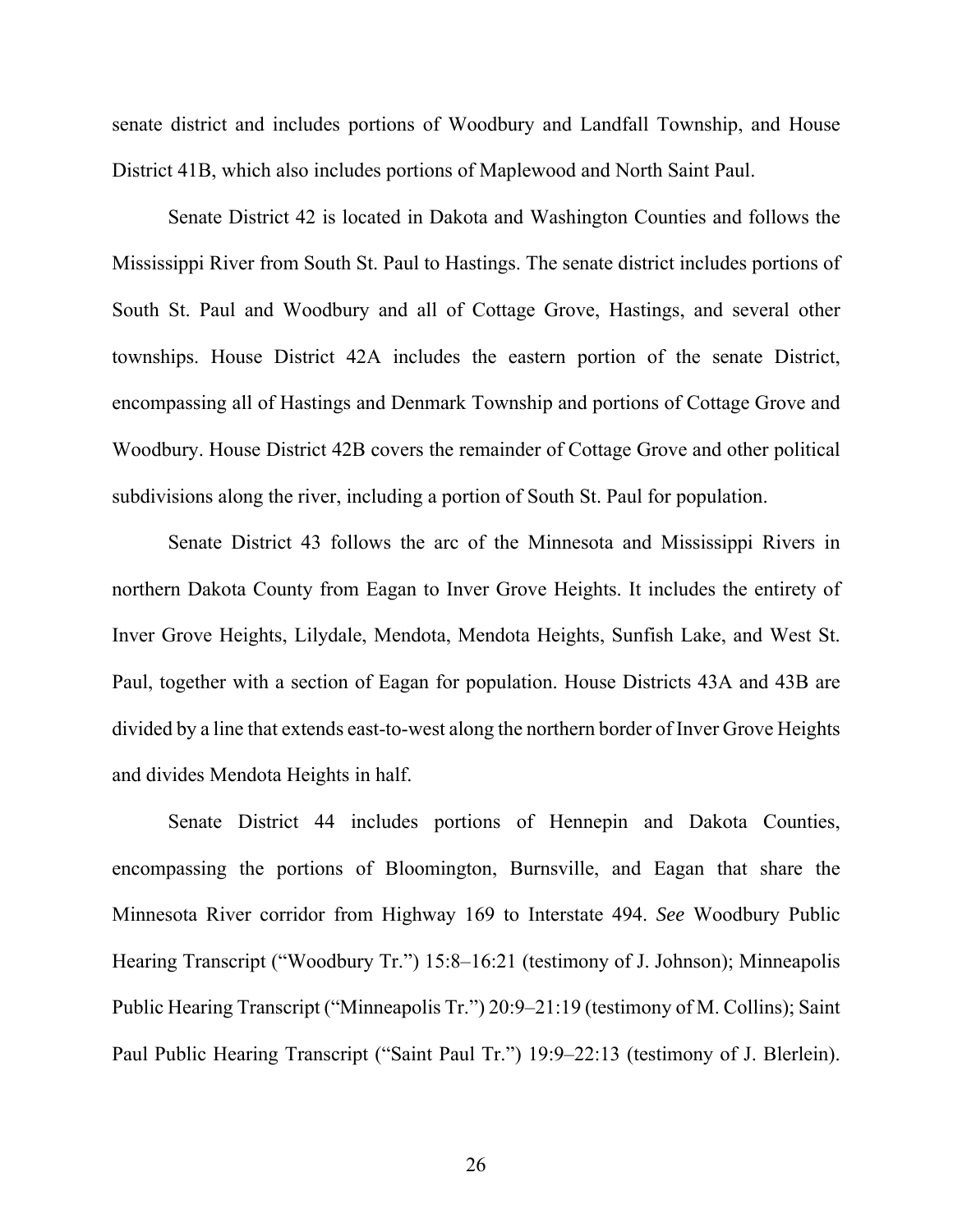The Minnesota River divides the house districts, with Bloomington included in northern House District 44A and portions of Burnsville and Eagan included in southern 44B.

Senate District 45 crosses the Dakota/Scott County line to include much of Burnsville and Savage in a single senate district. House District 45A includes portions of Burnsville and all of Savage. House District 45B consists entirely of portions of Burnsville.

Senate District 46 falls entirely within Dakota County and includes Rosemount, portions of Apple Valley and Eagan, and a small section of Burnsville that is part of the Apple Valley-Eagan-Rosemount school district. House District 46A includes all of Rosemount and an adjoining portion of Eagan, while House District 46B extends west across Apple Valley, Eagan, and the small portion of Burnsville.

Senate District 47 is located entirely in Dakota County and includes the southern portion of Apple Valley and all but the southeastern corner of Lakeville. House District 47A encompasses the northern portion of the senate district and is split between Apple Valley and Lakeville. House District 47B is exclusively a Lakeville district.

Senate District 48 crosses the Hennepin/Carver County border, covering many of the western suburbs in the area. House District 48A is entirely located within Hennepin County and keeps ten cities intact. House District 48B crosses the border into Carver County and contains the lake cities of Long Lake, Minnetonka Beach, Orono, Shorewood, Spring Park, Tonka Bay, and most of Chanhassen.

Senate District 49 is contained within Carver County. House District 49A is the inner-ring district, containing the rest of Chanhassen and all of Chaska and Victoria. House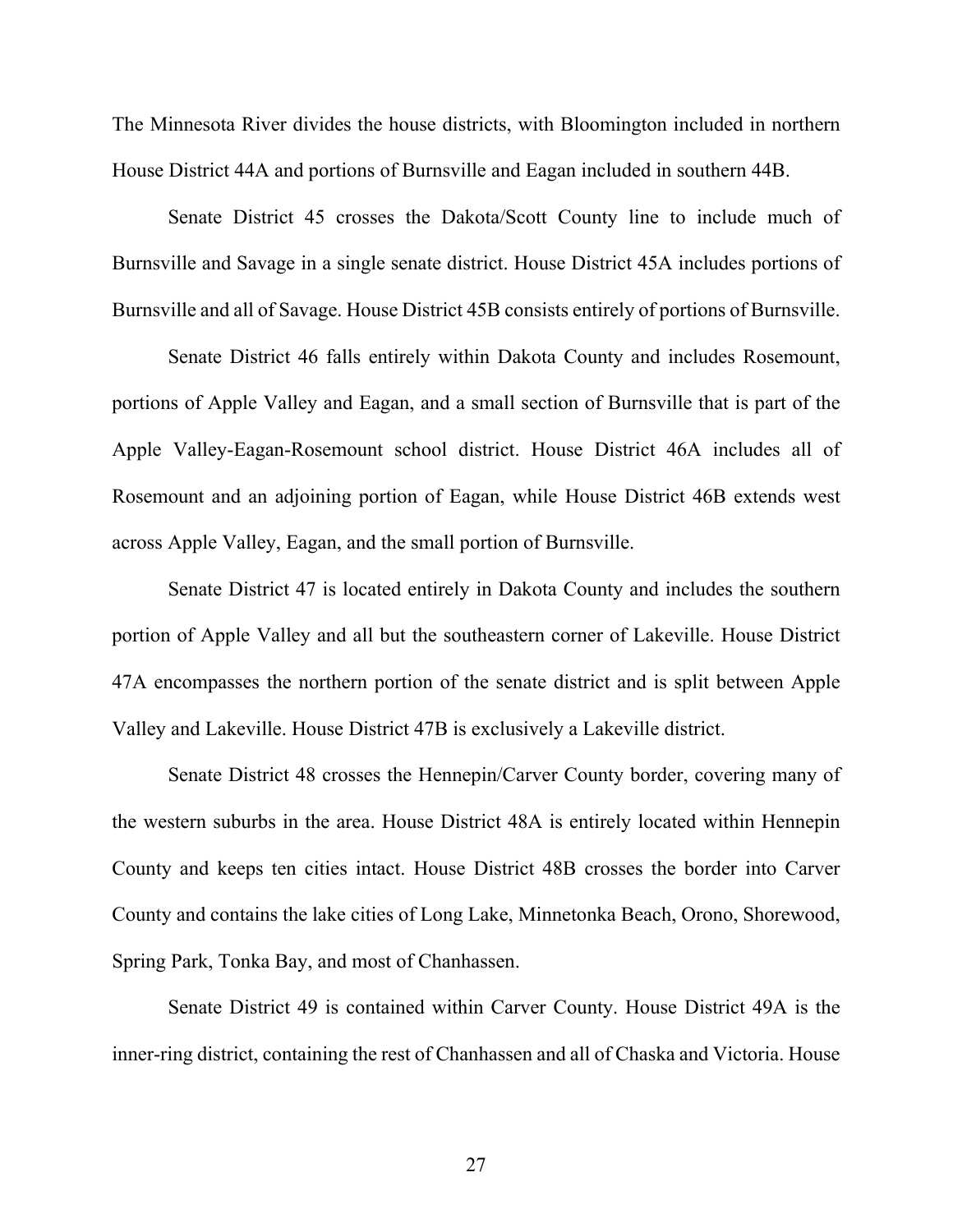District 49B is the outer-ring district, tracking county lines on the north, west, and south and containing 18 cities in western Carver County.

Senate District 50 is a Hennepin County district containing the western suburbs. House District 50A contains all of Deephaven, Excelsior, Greenwood, Wayzata, Woodland, and some of Minnetonka. Part of Eden Prairie is in House District 50A and the rest is in 50B, which is exclusively an Eden Prairie district.

Senate District 51 is primarily a Brooklyn Park and Brooklyn Center District. This is a majority-minority senate district with a minority voting-age population of 57 percent. House District 51A contains all of Brooklyn Center and part of Brooklyn Park, while House District 51B includes Brooklyn Park and a few Champlin precincts. Both of these districts are majority-minority voting districts: House District 51A has a minority voting-age population of 60 percent and 51B has a minority voting-age population of 54 percent.

Senate District 52 contains all of Maple Grove and Osseo, as well as a portion of Brooklyn Park, using the I-694 corridor to connect this portion of Brooklyn Park to Maple Grove. House District 52A is made up of the western and northern portions of Maple Grove. House District 52B covers the remainder of Maple Grove, all of Osseo, and part of Brooklyn Park. House District 52B is another minority opportunity district, with a minority voting-age population above 30 percent. Notably, keeping Osseo intact preserves the Latinx population in that city. *See* Waite Park Public Hearing Transcript ("Waite Park Tr.") 10:3–11:24 (testimony of B. Sanchez).

Senate District 53 contains the rest of Brooklyn Park and all of Crystal, New Hope, Golden Valley, and Robbinsdale. House District 53A contains all of New Hope and a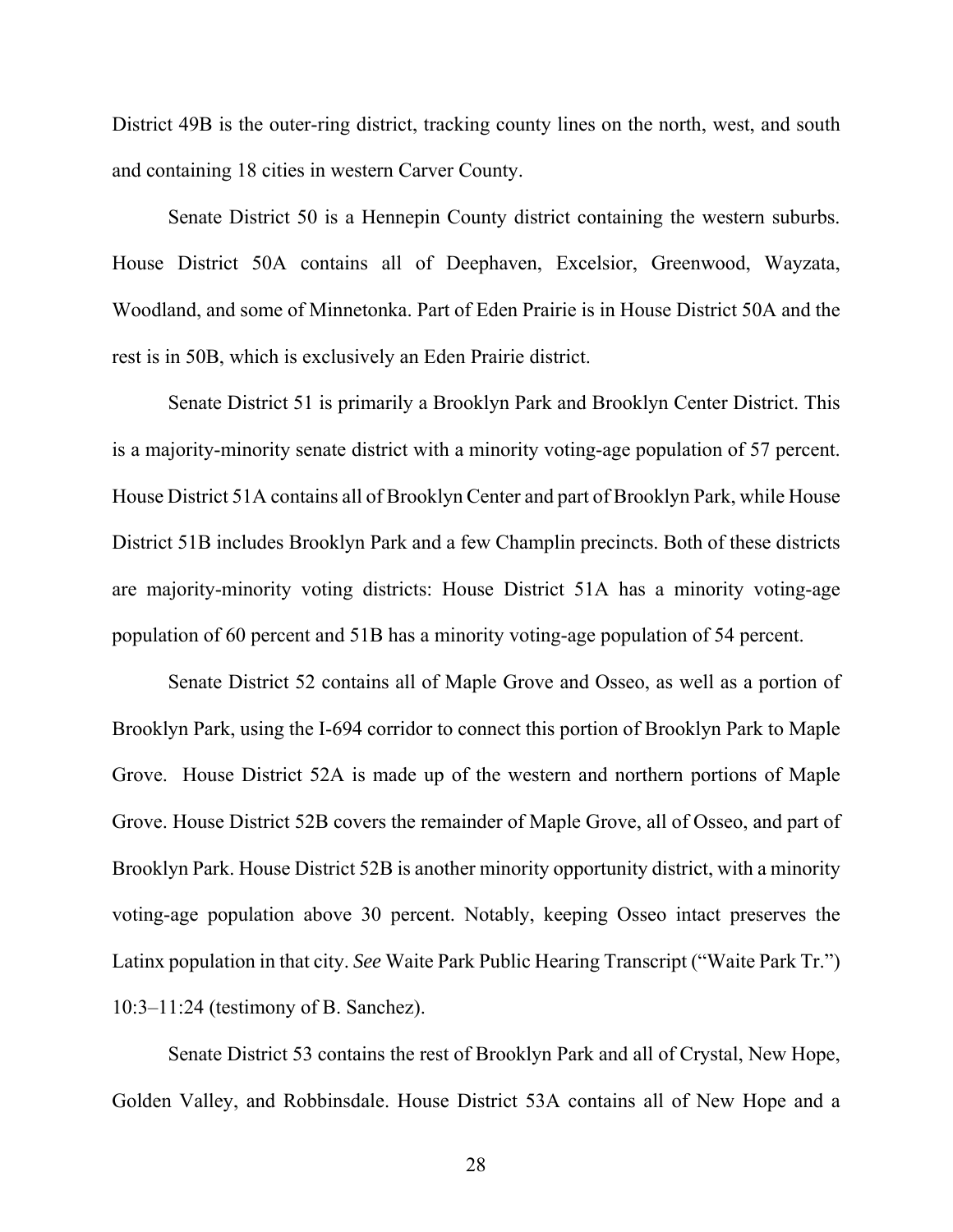portion of Crystal and presents another opportunity for minority representation: the district has a minority voting-age population of more than 33 percent and a total minority population of almost 40 percent. House District 53B contains the rest of Crystal, plus all of Robbinsdale and Golden Valley.

Senate District 54 centers on Plymouth. House District 54A is exclusively within Plymouth, while 54B contains the rest of Plymouth, Medicine Lake, and a small portion of Minnetonka.

Senate District 55 is a Scott County district, containing Shakopee, Prior Lake, and several townships. House District 55A covers most of Shakopee and includes the entire Shakopee Mdewakanton Sioux Nation. *See* Shakopee Public Hearing Tr. 44:11–21 (testimony of M. Valdecantos). House District 55B contains the rest of Shakopee, all of Prior Lake except the portion that constitutes the Shakopee Mdewakanton Sioux Nation, and some townships in the region.

Senate District 56 contains the rest of Minnetonka, all of Hopkins, and some of St. Louis Park. House District 56A is the ring district, with the less densely populated Minnetonka precincts and one St. Louis Park precinct. House District 56B is the core district with the more densely packed Hopkins and the northern portion of St. Louis Park.

Senate District 57 contains the rest of St. Louis Park, all of Edina, and a portion of Bloomington west of Highland Park, which creates a natural dividing line. House District 57A includes St. Louis Park and northern Edina, while House District 57B covers southern Edina and the portion of Bloomington.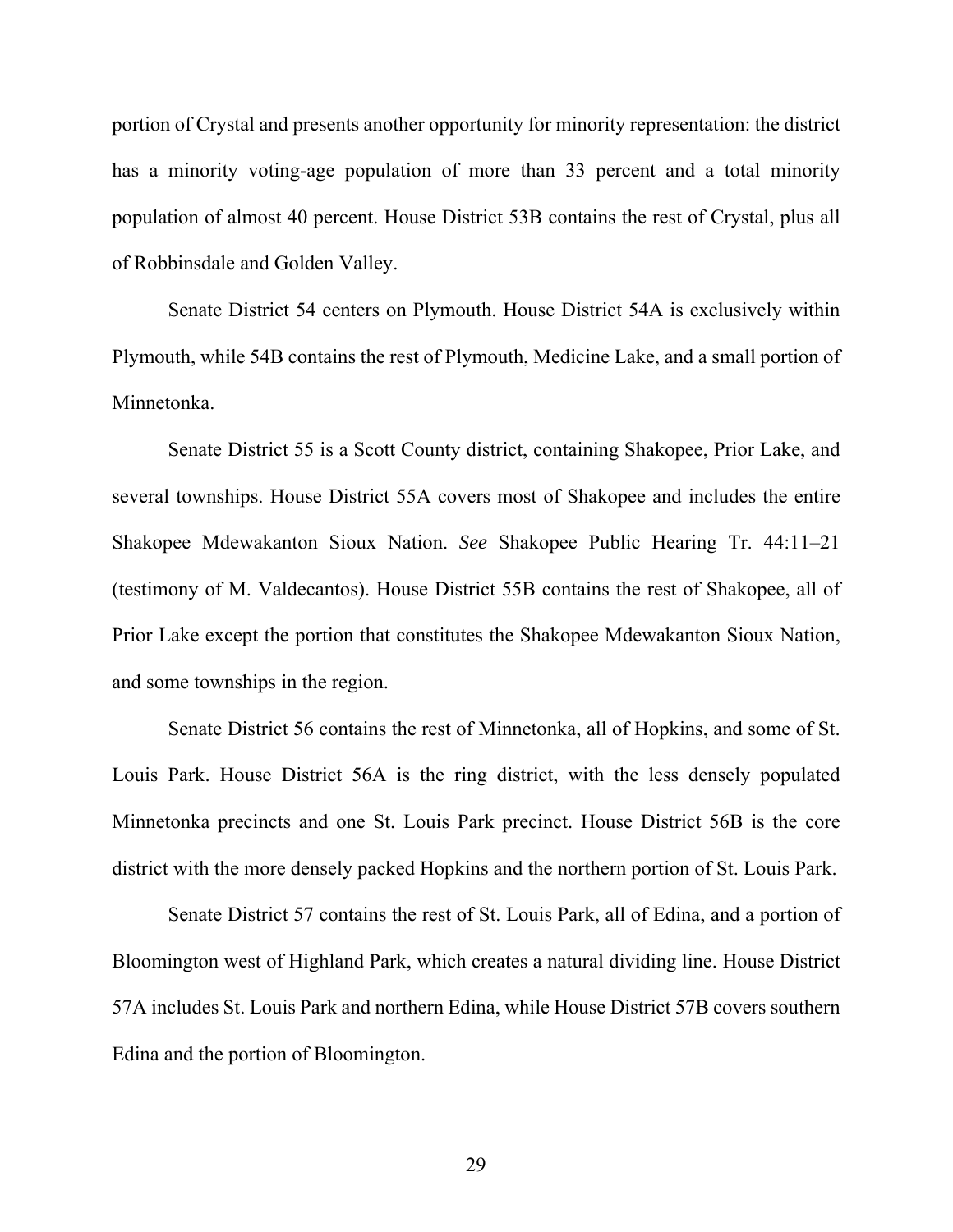Senate District 58 is a Bloomington/Richfield district. House District 58A consists exclusively of central Bloomington. House District 58B contains all of Richfield and a portion of Bloomington. Both districts have minority voting-age populations above 30 percent.

### **C. Twin Cities**

### **1. Minneapolis**

Senate Districts 59 through 63 are all Minneapolis districts. Together, these districts manage to keep all Minneapolis residents together in five senate and ten house districts, rather than combining Minneapolis with surrounding cities. The Minneapolis lines were drawn with an eye to both the current district lines and the city's ward system. *See* Minneapolis Tr. 31:14–32:7 (testimony of D. Brady).

Senate District 59 covers North Minneapolis and most of downtown. This is a majority-minority senate district, with a minority voting-age population of 56 percent. House District 59A, which covers the area west of the river, includes all of the current Ward 4 and has a minority voting-age population greater than 60 percent, including a Black voting-age population of 33 percent. House District 59B covers the Warehouse District and most of downtown. It has a minority voting-age population greater than 50 percent, including a Black voting-age population of 30 percent.

Senate District 60 covers Northeast Minneapolis and the University of Minnesota campus. House District 60A is nearly identical to the current 60A. House District 60B covers most of the University of Minnesota campus (the remainder is in 60A) and the shopping and residential areas just north of the river. The Cedar-Riverside community, on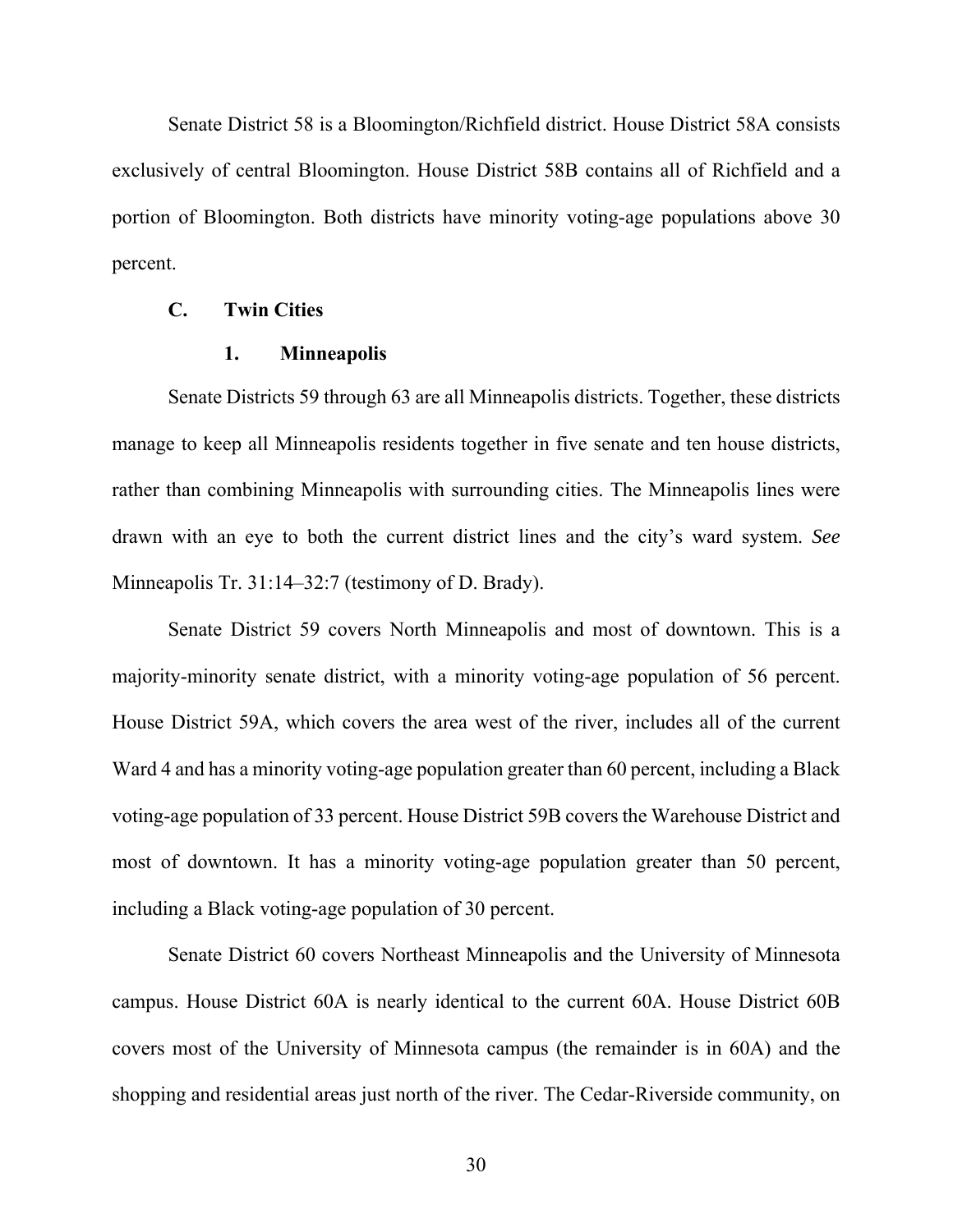the west bank of the river, is also contained within this district. *See* Minneapolis Tr. 22:1– 24:17 (testimony of W. Dirie). House District 60B has a minority voting-age population of almost 40 percent.

Senate District 61 covers the Chain of Lakes and Southwest Minneapolis, similar to the current district. House District 61A is the northern house district covering the Lakes, while 61B is the southern house district, using Highway 62 as its southern border and following current precinct lines where possible on the eastern border. As noted, this district is drawn to avoid crossing into (and thus splitting) Edina.

Senate District 62 covers the eastern part of downtown, including U.S. Bank Stadium, and South Minneapolis east of the Lakes. House District 62A covers downtown and the area just south of downtown, with Highway 35W and Hiawatha forming the eastern boundary of this district. House District 62A has a minority voting-age population above 40 percent. House District 62B is directly south, using Hiawatha as an eastern border and following current precinct lines as much as possible. House District 62B is also a majorityminority district, with a minority voting-age population greater than 55 percent.

Senate District 63 serves eastern and southeastern Minneapolis. House District 63A follows somewhat similar lines to the current map, although it does not stretch as far west into the city. House District 63B covers the southeast corner of the city, including Lake Hiawatha and Lake Nokomis. This configuration avoids including any part of Richfield, leaving the entire district for Minneapolis residents.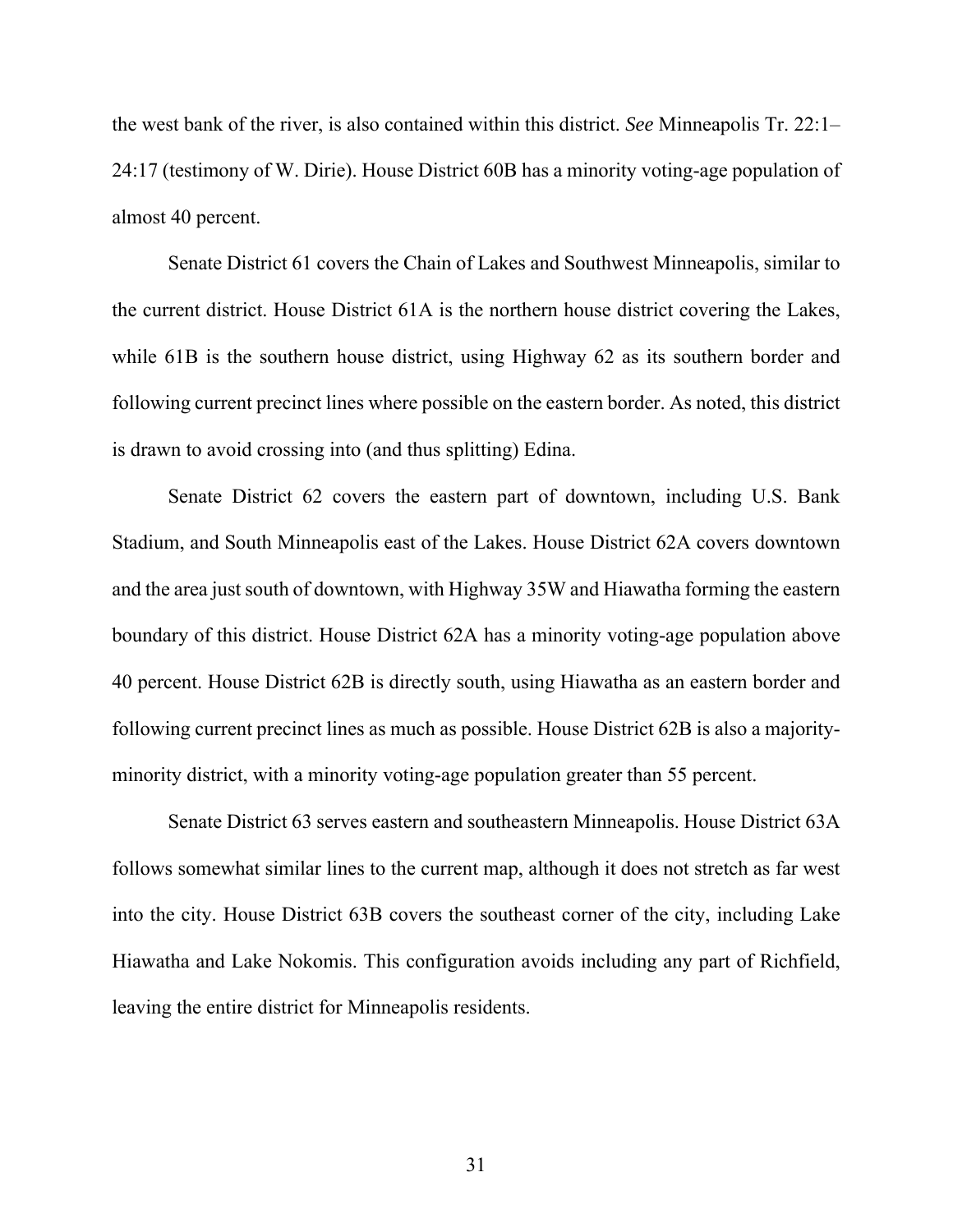### **2. Saint Paul**

Senate Districts 64 through 67 primarily serve Saint Paul. Senate Districts 64, 65, and 67 and House District 66B are entirely within Saint Paul. House District 66A also includes part of Roseville and all of Falcon Heights and Lauderdale, similar to the current map.

Senate District 64 serves western Saint Paul and includes the campuses of the University of St. Thomas, Macalester College, and St. Catherine University. House District 64A covers most of Ward 4, spanning both sides of I-94. House District 64B covers most of Ward 3 in the southwest corner.

Senate District 65 serves the heart of Saint Paul and the State Capitol. House District 65A uses Lexington Avenue as the western border and contains all of the old Rondo Neighborhood. It then stretches east to include the State Capitol and part of downtown. House District 65A has a minority voting-age population above 70 percent. House District 65B includes the rest of downtown and the area west along the river. It has a minority voting-age population of 35 percent.

Senate District 66 serves the northern half of Saint Paul and the suburbs of Falcon Heights, Lauderdale, and part of Roseville. The suburbs fall in House District 66A. House District 66B maintains the Saint Paul border to the north and stretches from Snelling Avenue in the west to Lake Phalen in the east. House District 66B has a minority votingage population of almost 60 percent, including an Asian voting-age population of almost 30 percent. This district keeps together the substantial Hmong community in Saint Paul. *See* Saint Paul Tr. 9:5–13:7 (testimony of T. Thao).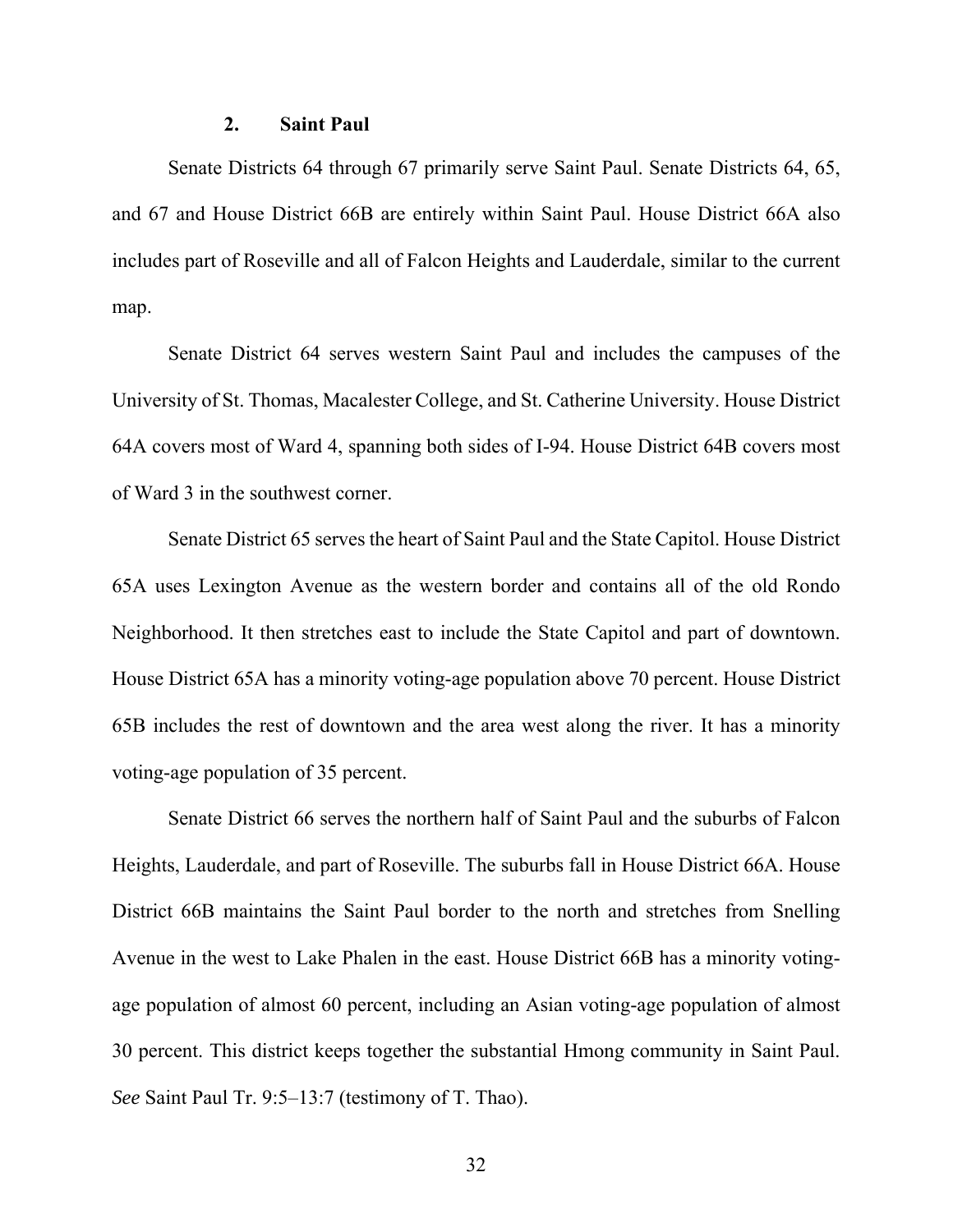Lastly, Senate District 67 covers most of Wards 6 and 7 in eastern Saint Paul.

Following the lines of the current map, House District 67A covers the north and 67B the

south, skirting the St. Paul Downtown Airport to the west and following the Maplewood

city line to the east.

### **VI. Communities of Interest**

Communities of people with shared interests will be preserved whenever possible to do so in compliance with the preceding principles. *See Ala. Legis. Black Caucus v. Alabama*, 575 U.S. 254, 272 (2015) (describing respect for "communities defined by actual shared interests" as a traditional redistricting principle (quotation omitted)); *see also Hippert*, No. A11-0152 (Minn. Special Redistricting Panel Nov. 4, 2011) (Order Stating Redistricting Principles and Requirements for Plan Submissions); *Zachman*, No. C0-01-160 (Minn. Special Redistricting Panel Dec. 11, 2001) (Order Stating Redistricting Principles and Requirements for Plan Submissions). For purposes of this principle, "communities of interest" include, but are not limited to, groups of Minnesotans with clearly recognizable similarities of social, geographic, cultural, ethnic, economic, occupational, trade, transportation, or other interests. Additional communities of interest will be considered if persuasively established and if consideration thereof would not violate the preceding principles or applicable law.

The Sachs legislative plan satisfies this principle. In complying with the redistricting

principles discussed above, the Sachs Plaintiffs drew legislative districts that make sense in light of the state's natural communities formed by shared social, geographic, cultural, ethnic, economic, and other interests. As discussed in the preceding section, much of the public testimony was focused on keeping certain political subdivisions whole or curing certain pairings on the current map that no longer make sense.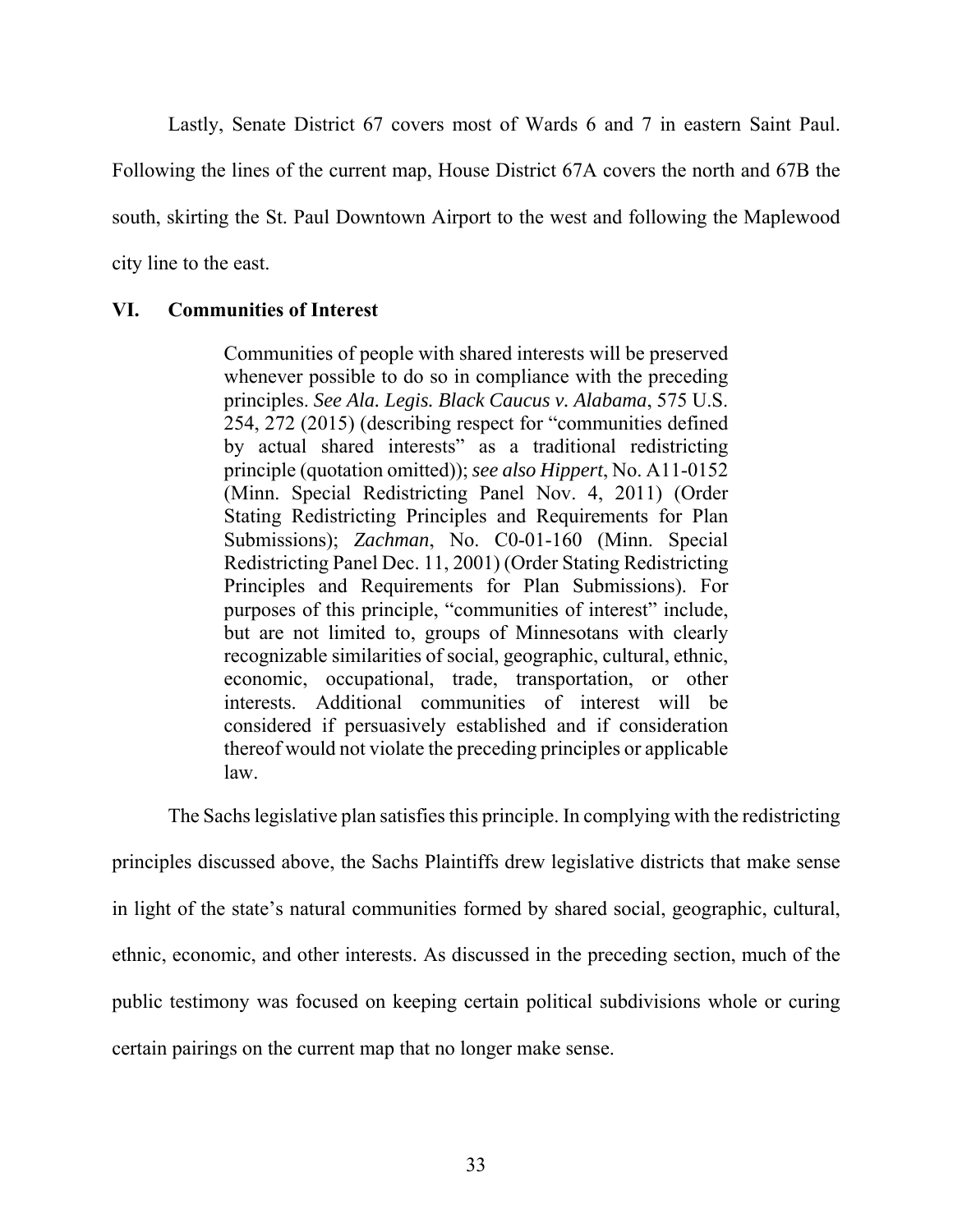In order to further illustrate the reasons for some of the boundaries on the proposed map, the Sachs Plaintiffs have prepared reports to highlight a few regions where communities of interest were factored into the district borders. *See* Communities of Interest by District and by County Report (House); Communities of Interest Report by Census Block (House).

First, the reports identify the student population of St. Cloud State University. Several individuals testified that all of the St. Cloud State University campus and student population should be kept together in a single house district. *See, e.g.*, Written Comments 212–13 (testimony of M. Haider). The Sachs legislative plan unites the St. Cloud State University student population in House District 14B.

Second, the reports identify the Latinx populations in southwest Minnesota, specifically in Worthington, Austin, and Albert Lea. At least one public comment encouraged the Panel to ensure that the Latinx communities in each of these cities were kept together. *See id.* at 120–21 (testimony of J. Fransico). The Sachs legislative plan preserves Worthington's Latinx community in House District 16B, while the communities in Albert Lea and Austin are joined together in Senate District 27 and each kept whole in House Districts 27A and 27B, respectively. The proposed districts will help ensure that these minority communities have a voice in the political process in southwest Minnesota.

In addition to these communities of interest illustrated in reports, the Sachs legislative plan reflects communities that were identified through other means. As discussed above, for example, the Sachs Plaintiffs drew Senate District 2 in order to keep Native American populations together. During the public hearings, there was significant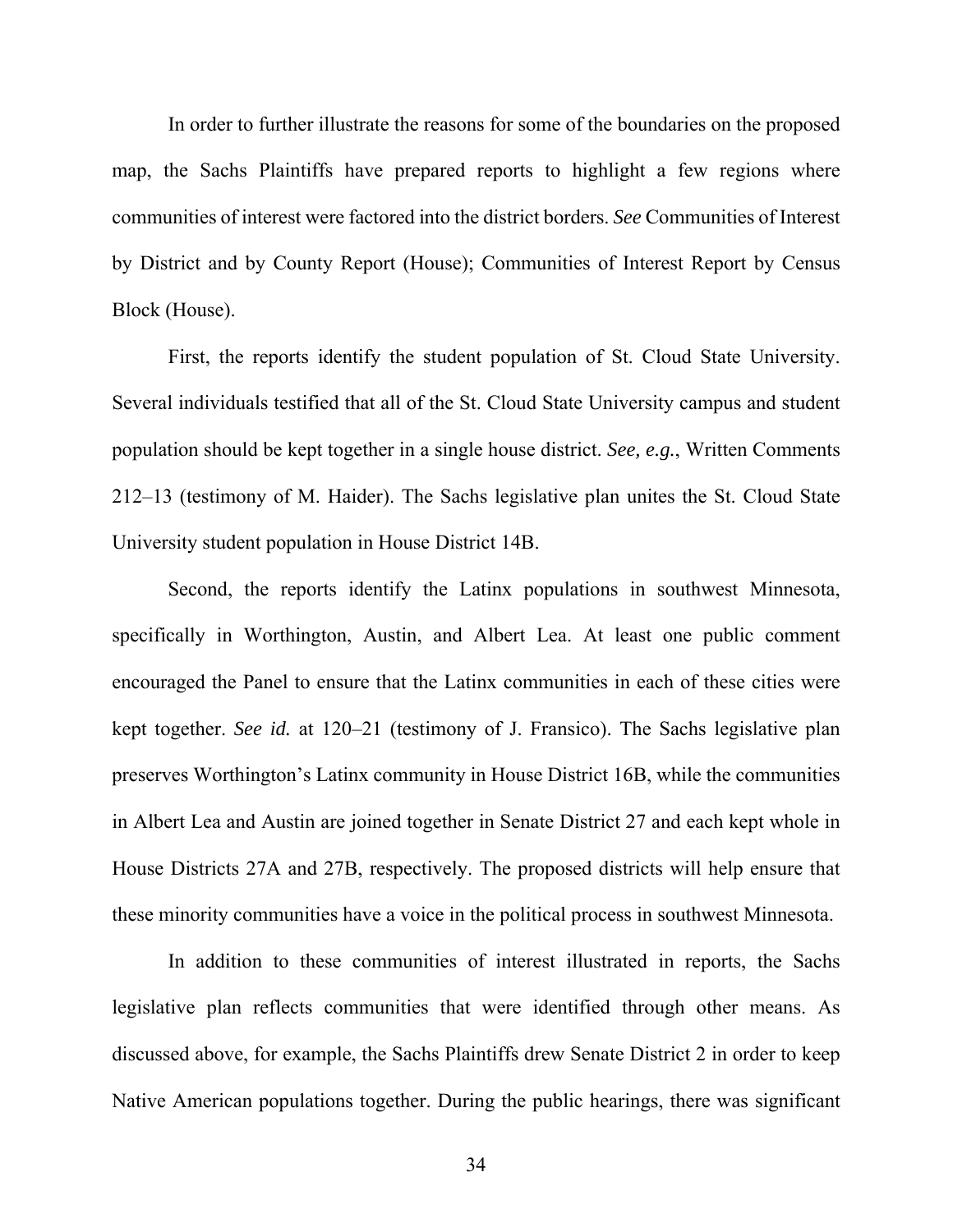and meaningful testimony about the importance of empowering these communities. *See* Waite Park Tr. 12:12–14:4 (testimony of D. Moen); Woodbury Tr. 14:7–22 (testimony of J. Willette). Accordingly, the Sachs legislative plan ensures not only that each individual community is kept whole, but also that the collective voice of these communities will be heard in the Legislature.

Finally, throughout the state, the Sachs legislative plan ensures that other communities of interest are maintained where possible, consistent with the preceding principles. This includes creating majority-minority and influence districts in areas such as Brooklyn Center, Columbia Heights, North Minneapolis, and Saint Paul. This was done in accordance with the Panel's principle relating to minority representation and numerous public comments requesting that BIPOC communities be respected throughout the state. *See, e.g.*, Written Comments 202–04 (testimony of M. Yang). In addition, the Sachs legislative plan preserves more broadly defined communities of interest by maintaining the distinction between predominantly urban and rural areas in Greater Minnesota, in order to recognize the unique interests of these communities. These communities can be defined by political subdivision boundaries or by examining the minority statistics in each district, as discussed above.

The Sachs Plaintiffs respectfully request that the Panel take all of these communities into account when drawing its legislative map.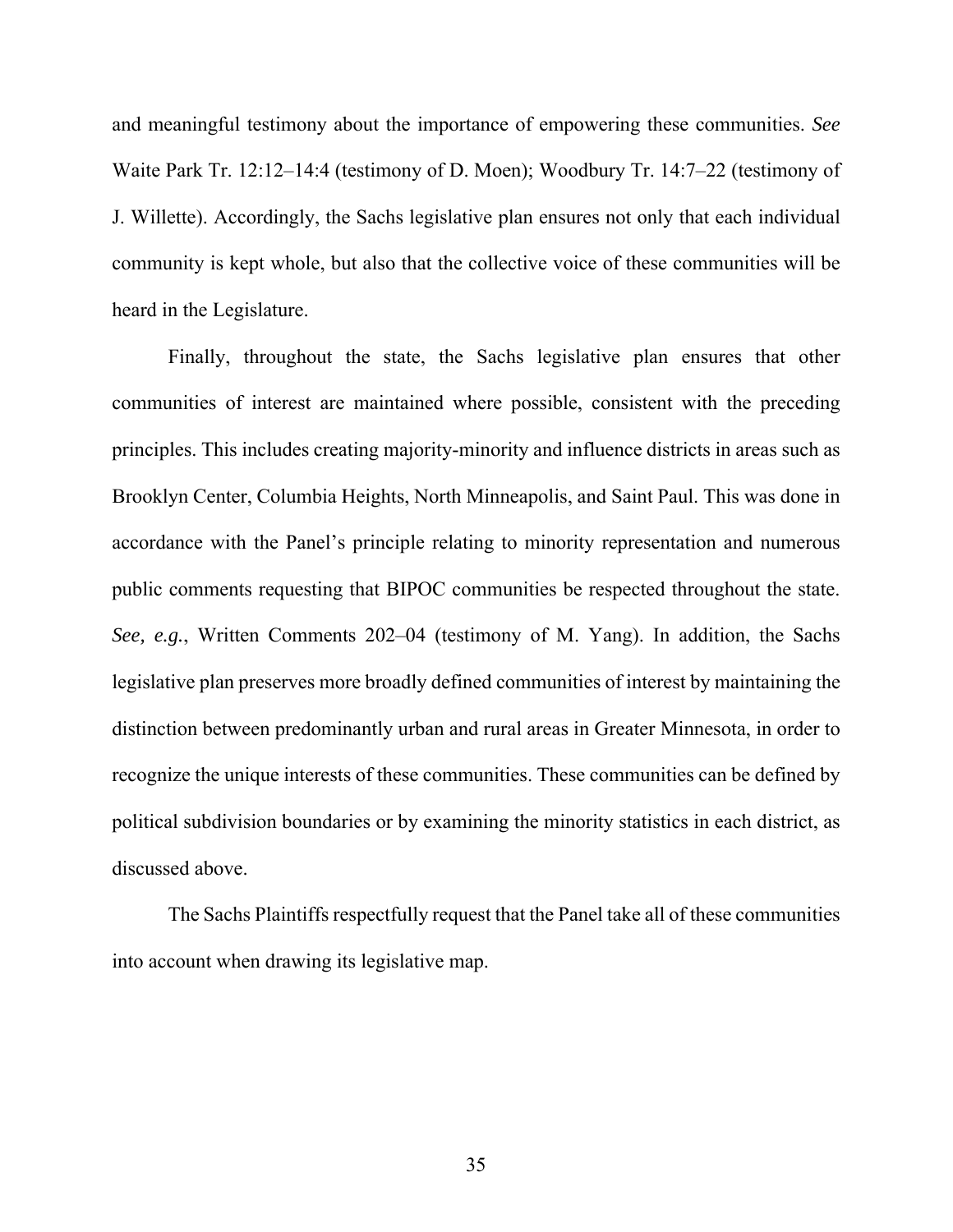#### **VII. Compactness**

As a factor subordinate to all other redistricting principles, districts should be reasonably compact. *See Miller v. Johnson*, 515 U.S. 900, 916 (1995); *Brown v. Thomson*, 462 U.S. 835, 842 (1983).

The Sachs legislative plan satisfies this principle. *See* Measures of Compactness Report (Senate); Measures of Compactness Report (House).

As requested by the Panel, *see* Order 11, the Sachs Plaintiffs have provided the Panel with five different measures of compactness: Polsby-Popper, Area/Convex Hull, Reock, Population Polygon, and Population Circle. Each of these five measures is a mathematical ratio. The Polsby-Popper test compares a district's area with the area of a circle sharing the same perimeter. The Area/Convex Hull test measures the ratio of a district's area to the area of the minimum convex shape that completely contains the district. The Reock test computes the ratio of the area of the district to the minimum area of a circle sufficiently large to encompass the district (considering the circle to be the most compact shape possible). The Population Polygon test computes the ratio of a district's population to the population of the minimum convex polygon that completely contains the district. And the Population Circle test computes the ratio of a district's population to the approximate population of the minimum enclosing circle of the district. The numerical result of each test falls between zero and one, with one being the most compact.

With respect to the mean ratings of the measures of compactness used by both the *Hippert* panel and this Panel, the Sachs legislative plan matches or nearly matches the compactness of the *Hippert* panel's legislative map. *See* No. A11-152 (Minn. Special

36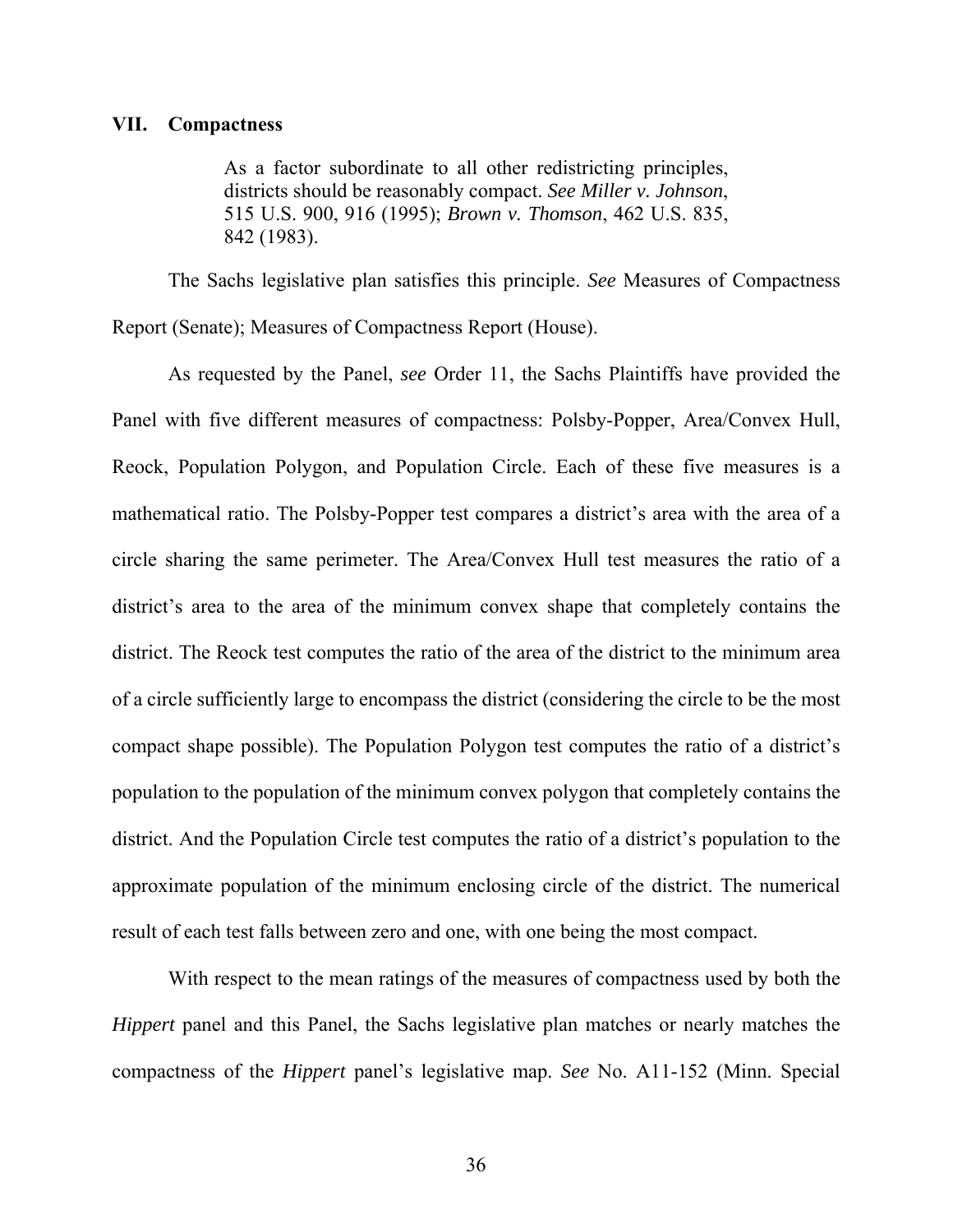| <b>Test</b>        | <b>Hippert</b><br><b>Senate Plan</b> | <b>Sachs</b><br><b>Senate Plan</b> | <b>Hippert</b><br><b>House Plan</b> | <b>Sachs</b><br><b>House Plan</b> |
|--------------------|--------------------------------------|------------------------------------|-------------------------------------|-----------------------------------|
| Polsby-Popper      | 0.41                                 | 0.37                               | 0.42                                | 0.39                              |
| Reock              | 0.45                                 | 0.43                               | 0.44                                | 0.43                              |
| Population Polygon | 0.77                                 | 0.76                               | 0.75                                | 0.75                              |
| Population Circle  | 0.48                                 | 0.44                               | 0.45                                | 0.44                              |

Redistricting Panel Feb. 21, 2012) (Final Order Adopting a Legislative Plan, Appendix  $D$ ).<sup>5</sup>

This favorable comparison is particularly striking because the *Hippert* panel placed great weight on compactness, considering it alongside the statutory and constitutional mandates of convenience and contiguity. *See* No. A11-152 (Minn. Special Redistricting Panel Feb. 21, 2012) (Final Order Adopting a Legislative Redistricting Plan at 14). This Panel, by contrast, has designated compactness as "a factor subordinate to all other redistricting principles." Order 7.

Moreover, the Sachs legislative plan achieves this level of compactness notwithstanding the need to draw larger districts in rural areas where populations are declining, address rapidly growing populations in the Twin Cities metropolitan area, and balance multiple other redistricting principles. This provides significant evidence that the Sachs legislative plan was fairly crafted to ensure effective representation for all Minnesotans.

 $\overline{a}$ 

<sup>&</sup>lt;sup>5</sup> The *Hippert* panel did not report the Area/Convex Hull rating for its legislative plan.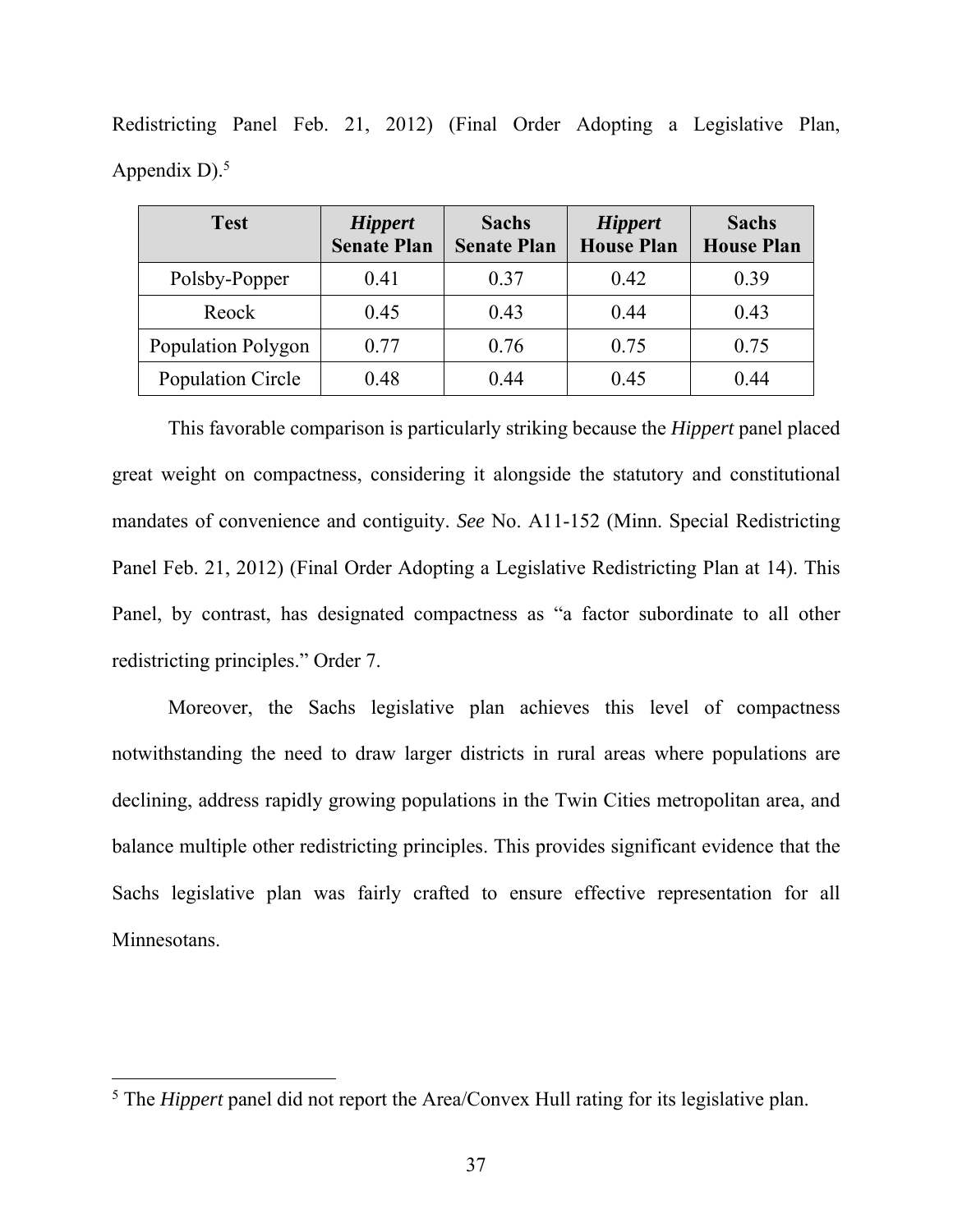#### **VIII. Effects on Incumbents, Candidates, and Political Parties**

Districts must not be drawn with the purpose of protecting, promoting, or defeating any incumbent, candidate, or political party. The panel will not draw districts based on the residence of incumbent officeholders and will not consider past election results when drawing districts.

The Sachs legislative plan satisfies this principle. It was drawn to comply with the neutral redistricting principles adopted by the Panel: population equality; protection of minority voting rights; preservation of American Indian reservations and political subdivisions; creation of convenient, contiguous districts; preservation of communities of interest; and compactness. That the Sachs legislative plan satisfies each of the Panel's other principles demonstrates that it was not drawn with the purpose of protecting, promoting, or defeating any incumbent, candidate, or political party.

### **CONCLUSION**

For the foregoing reasons, the Sachs Plaintiffs respectfully request that the Panel adopt their proposed legislative redistricting plan.